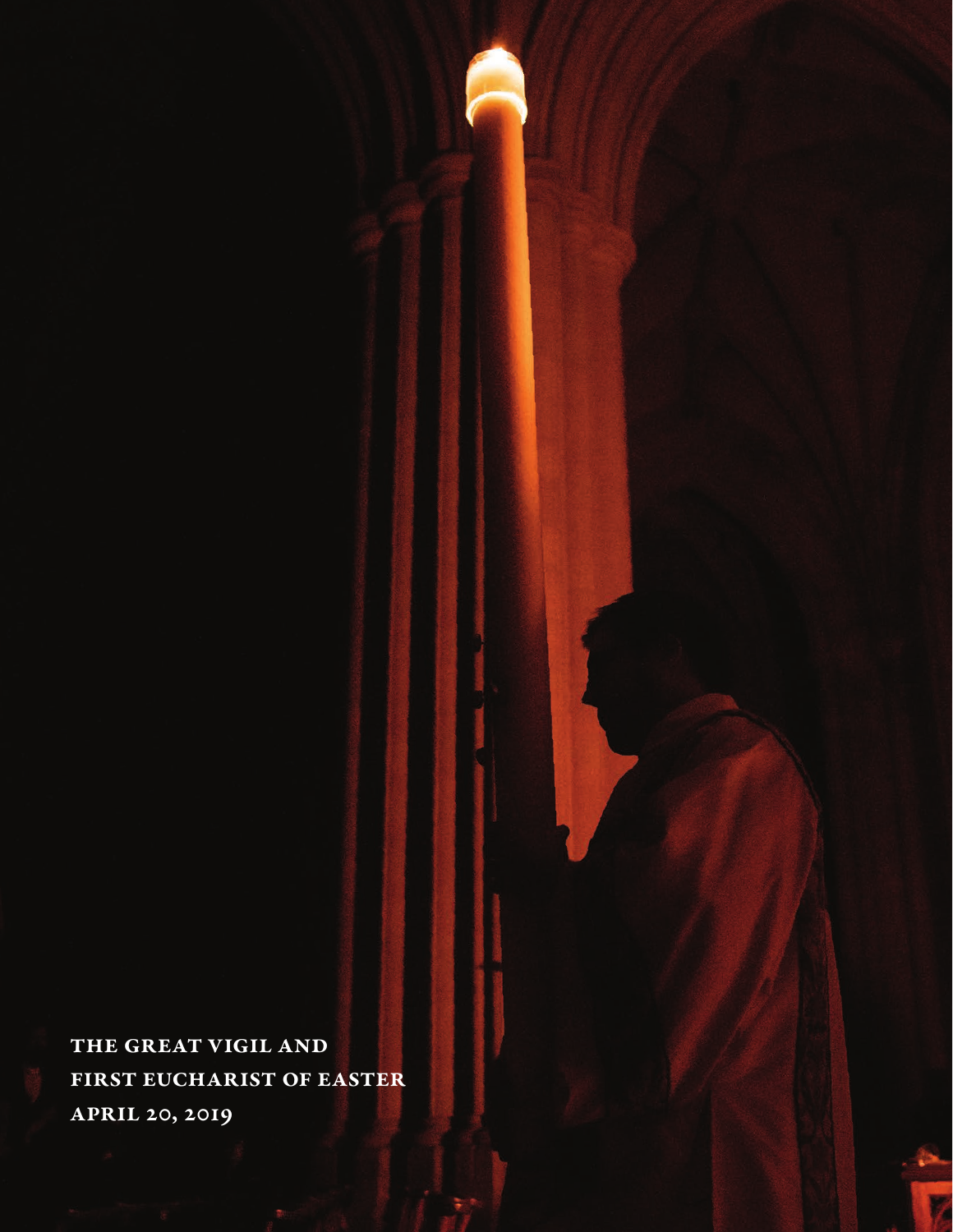#### about the great vigil of easter

The Great Vigil of Easter is the most significant liturgy of the Christian year and is the culmination of the Triduum—the Sacred Three Days. The service begins in total darkness. The Cathedral is slowly illuminated by the candles of the faithful as we observe the Paschal Mystery—the passage from darkness into light, from death into life—told through ancient texts, scriptural readings, and sacred music, telling of God's saving actions through history. Into this story, we welcome those who are to be baptized into the household of God, as we who witness this Sacrament reaffirm our own baptismal vows. The great moment of this night is the celebration of the First Eucharist of the Resurrection, gloriously announced with *Alleluias*. The Paschal Candle burns as a sign of the presence of the resurrected Christ and will burn throughout the Easter season, known as the Great Fifty Days.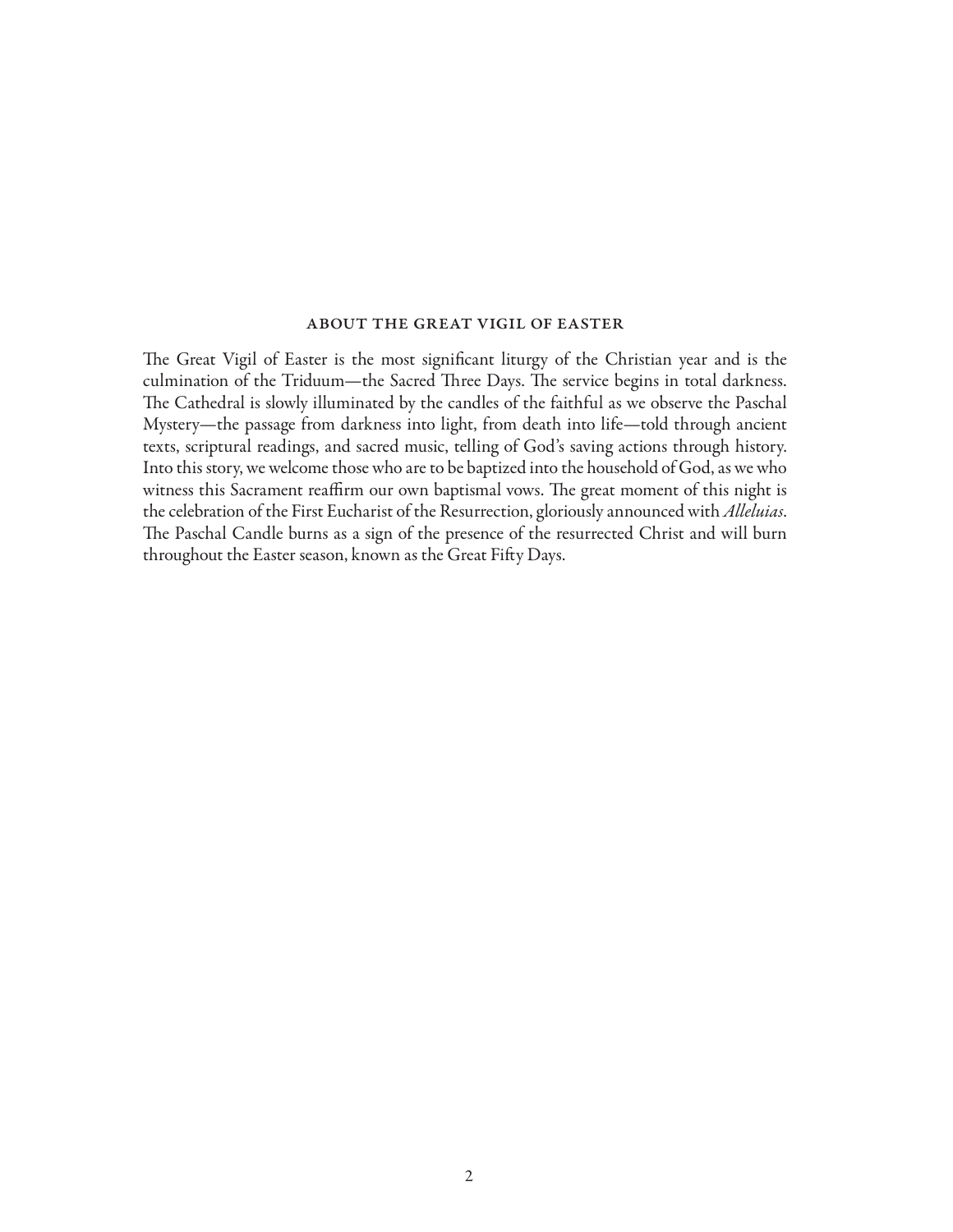

# The Great Vigil *&* First Eucharist of Easter saturday, april 20, 2019 • 8:00 pm

# The Service of Light

*The people's responses are in* bold.

## the lighting *&* blessing of the new fire

*At the appointed hour, all stand and face the west end of the nave. In the darkness, the Paschal Fire is kindled. The bishop addresses the people, and the people respond,* Amen.

# the blessing *&* lighting of the paschal candle

*Making the sign of the cross and inserting grains of incense, the bishop blesses the Paschal Candle and the people respond,* Amen.

*The Paschal Candle is lighted from the newly-kindled fire. The procession moves through the darkened Cathedral by the light of the Paschal Candle. In the course of the procession, the people's candles are lit.*

*The procession pauses three times and at each pause the following is sung (successively higher):* 



*As the procession reaches the crossing and the Paschal Candle is placed in its stand, all remain standing.* 

#### the easter proclamation: the exsultet

Rejoice now, heavenly hosts and choirs of angels, and let your trumpets shout Salvation for the victory of our mighty King. Rejoice and sing now, all the round earth, bright with a glorious splendor, for darkness has been vanquished by our eternal King.

Rejoice and be glad now, Mother Church, and let your holy courts, in radiant light, resound with the praises of your people. All you who stand near this marvelous and holy flame, pray with me to God the Almighty for the grace to sing the worthy praise of this great light; through Jesus Christ his Son our Lord, who lives and reigns with him, in the unity of the Holy Spirit, one God, for ever and . . .

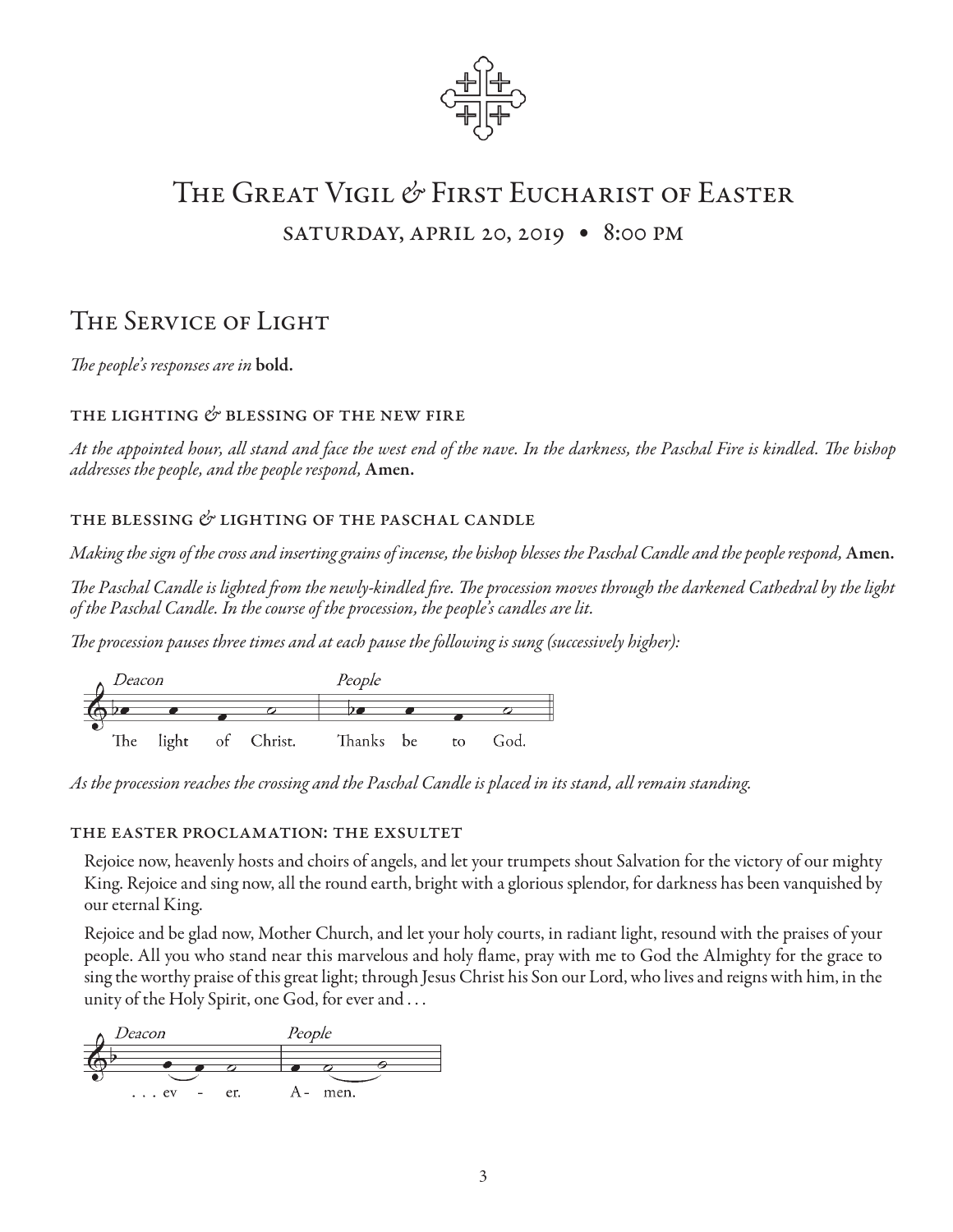

It is truly right and good, always and everywhere, with our whole heart and mind and voice, to praise you, the invisible, almighty, and eternal God, and your only-begotten Son, Jesus Christ our Lord; for he is the true Paschal Lamb, who at the feast of the Passover paid for us the debt of Adam's sin, and by his blood delivered your faithful people.

This is the night, when you brought our fathers, the children of Israel, out of bondage in Egypt, and led them through the Red Sea on dry land.

This is the night, when all who believe in Christ are delivered from the gloom of sin, and are restored to grace and holiness of life.

This is the night, when Christ broke the bonds of death, and hell and rose victorious from the grave.

How wonderful and beyond our knowing, O God, is your mercy and loving-kindness to us, that to redeem a slave, you gave a Son.

How holy is this night, when wickedness is put to flight, and sin is washed away. It restores innocence to the fallen, and joy to those who mourn. It casts out pride and hatred, and brings peace and concord.

How blessed is this night, when earth and heaven are joined and man is reconciled to God.

Holy Father, accept our evening sacrifice, the offering of this candle in your honor. May it shine continually to drive away all darkness. May Christ, the Morning Star who knows no setting, find it ever burning—he who gives his light to all creation, and who lives and reigns for ever and. . .



# The Liturgy of the Word

*Bishop* Let us hear the record of God's saving deeds in history, how he saved his people in ages past; and let us pray that our God will bring each of us to the fullness of redemption.

*The people extinguish their candles and are seated.*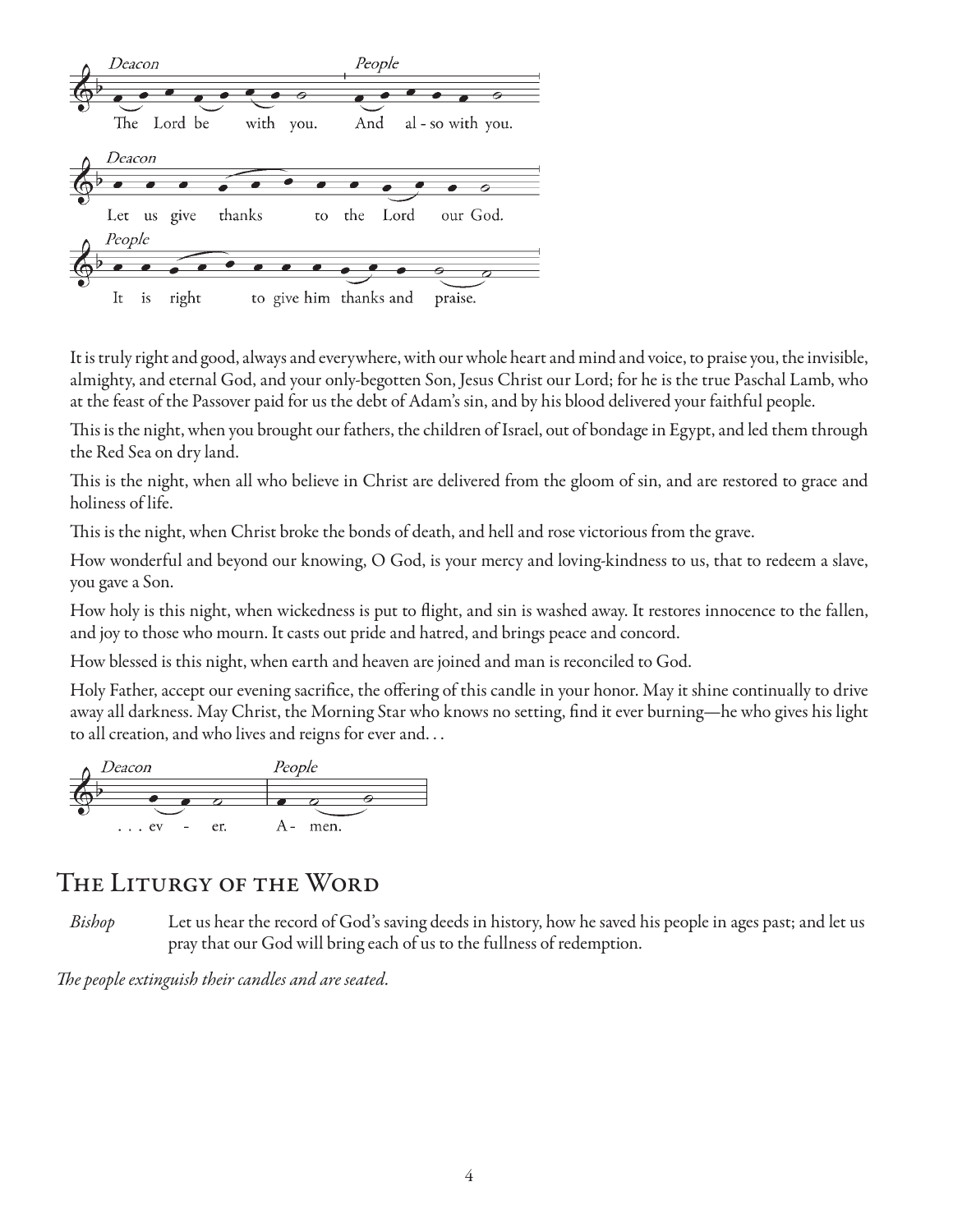#### the first lesson

#### *The Story of Creation* Genesis 1:1-2:4a

God created the Heavens and Earth—all you see, all you don't see. Earth was a soup of nothingness, a bottomless emptiness, an inky blackness. God's Spirit brooded like a bird above the watery abyss.

God spoke: "Light!" And light appeared. God saw that light was good and separated light from dark. God named the light Day, he named the dark Night. It was evening, it was morning— Day One. God spoke: "Sky! In the middle of the waters; separate water from water!" God made sky. He separated the water under sky from the water above sky. And there it was: he named sky the Heavens; It was evening, it was morning— Day Two. God spoke: "Separate! Water-beneath-Heaven, gather into one place; Land, appear!" And there it was. God named the land Earth. He named the pooled water Ocean. God saw that it was good. God spoke: "Earth, green up! Grow all varieties of seed-bearing plants, Every sort of fruit-bearing tree." And there it was. Earth produced green seed-bearing plants, all varieties, And fruit-bearing trees of all sorts. God saw that it was good. It was evening, it was morning— Day Three. God spoke: "Lights! Come out! Shine in Heaven's sky! Separate Day from Night. Mark seasons and days and years, Lights in Heaven's sky to give light to Earth." And there it was. God made two big lights, the larger to take charge of Day, The smaller to be in charge of Night; and he made the stars.

 God placed them in the heavenly sky to light up Earth And oversee Day and Night, to separate light and dark. God saw that it was good. It was evening, it was morning— Day Four. God spoke: "Swarm, Ocean, with fish and all sea life! Birds, fly through the sky over Earth!" God created the huge whales, all the swarm of life in the waters, And every kind and species of flying birds. God saw that it was good. God blessed them: "Prosper! Reproduce! Fill Ocean! Birds, reproduce on Earth!" It was evening, it was morning— Day Five. God spoke: "Earth, generate life! Every sort and kind: cattle and reptiles and wild animals—all kinds." And there it was: wild animals of every kind, Cattle of all kinds, every sort of reptile and bug. God saw that it was good. God spoke: "Let us make human beings in our image, make them reflecting our nature So they can be responsible for the fish in the sea, the birds in the air, the cattle, And, yes, Earth itself, and every animal that moves on the face of Earth." God created human beings; he created them godlike, Reflecting God's nature. He created them male and female. God blessed them: "Prosper! Reproduce! Fill Earth! Take charge! Be responsible for fish in the sea and birds in the air, for every living thing that moves on the face of Earth." Then God said, "I've given you every sort of seed-bearing plant on Earth And every kind of fruit-bearing tree, given them to you for food.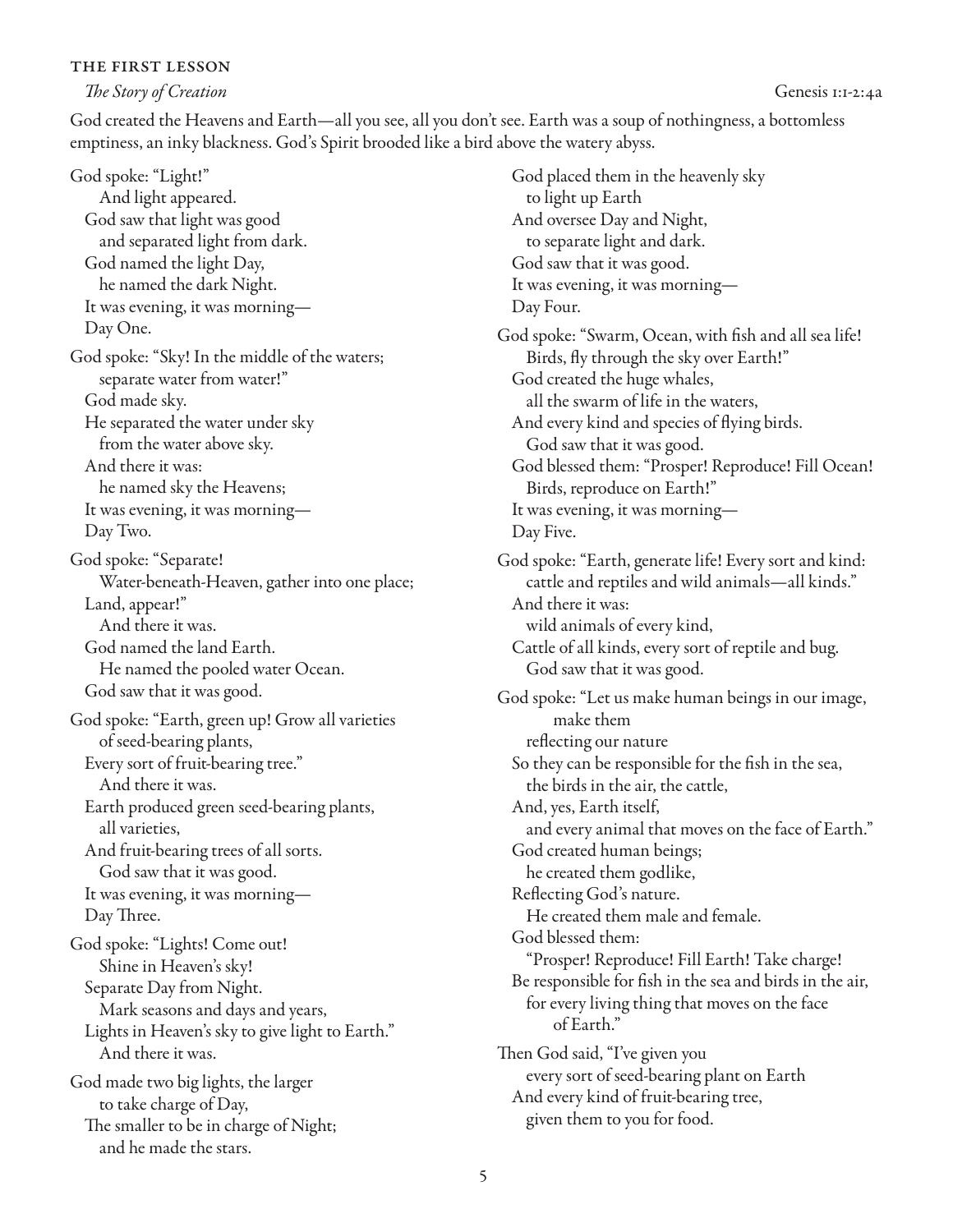To all animals and all birds, everything that moves and breathes, I give whatever grows out of the ground for food." And there it was. God looked over everything he had made; it was so good, so very good! It was evening, it was morning— Day Six. Heaven and Earth were finished,

down to the last detail.

By the seventh day God had finished his work. On the seventh day he rested from all his work. God blessed the seventh day. He made it a Holy Day Because on that day he rested from his work, all the creating God had done. This is the story of how it all started,

of Heaven and Earth when they were created.

*(The Message)*

psalm 33:1-11 Michael McCarthy (b. 1966)



#### THE COLLECT

*Leader* O God, who wonderfully created, and yet more wonderfully restored, the dignity of human nature: Grant that we may share the divine life of him who humbled himself to share our humanity, your Son Jesus Christ our Lord.

*People* Amen.

#### the second lesson

#### *Israel's deliverance at the Red Sea* Exodus 14:10-31, 15:20-21

As Pharaoh drew near, the Israelites looked back, and there were the Egyptians advancing on them. In great fear the Israelites cried out to the Lord. They said to Moses, "Was it because there were no graves in Egypt that you have taken us away to die in the wilderness? What have you done to us, bringing us out of Egypt? Is this not the very thing we told you in Egypt, 'Let us alone and let us serve the Egyptians'? For it would have been better for us to serve the Egyptians than to die in the wilderness." But Moses said to the people, "Do not be afraid, stand firm, and see the deliverance that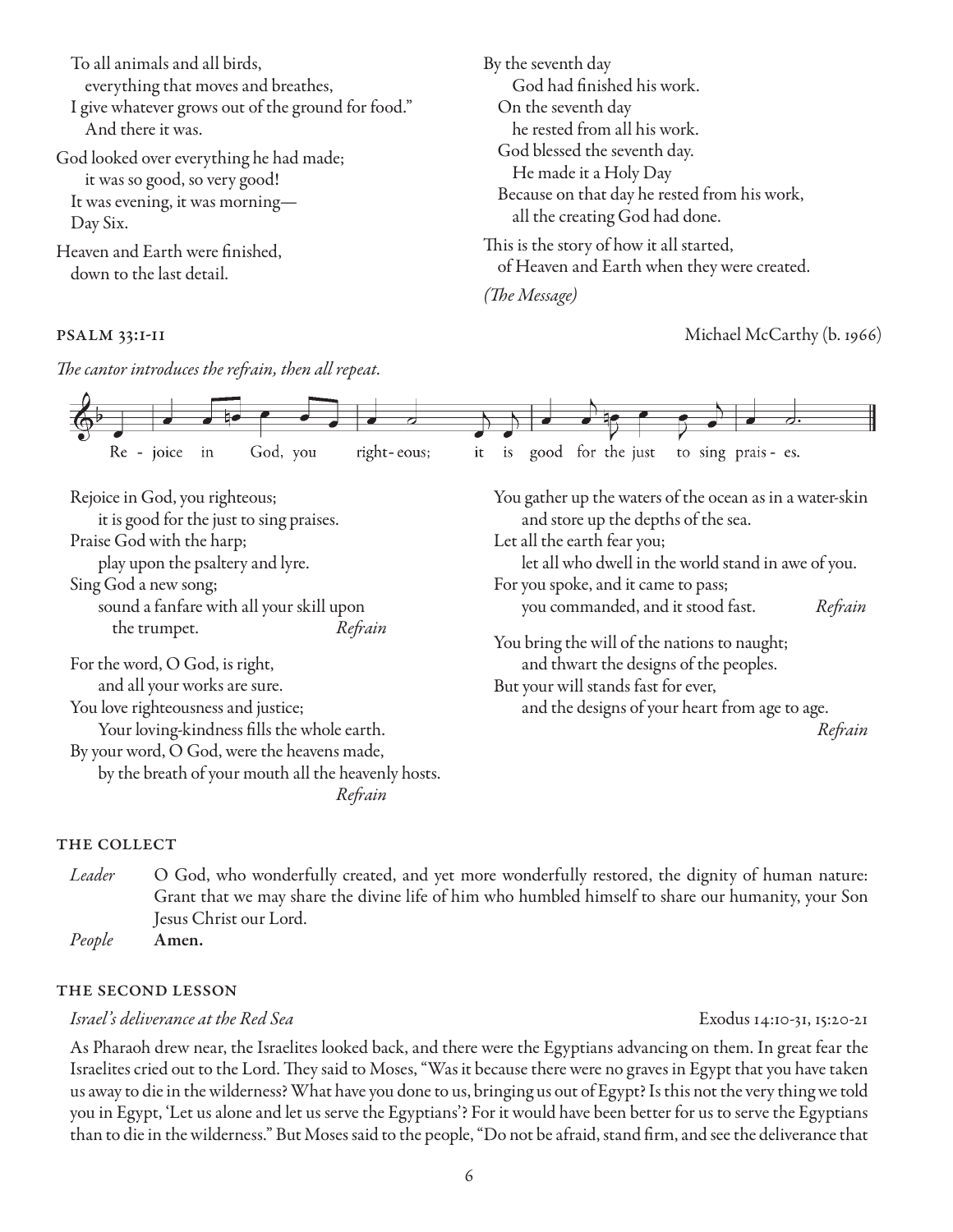the Lord will accomplish for you today; for the Egyptians whom you see today you shall never see again. The Lord will fight for you, and you have only to keep still."

Then the Lord said to Moses, "Why do you cry out to me? Tell the Israelites to go forward. But you lift up your staff, and stretch out your hand over the sea and divide it, that the Israelites may go into the sea on dry ground. Then I will harden the hearts of the Egyptians so that they will go in after them; and so I will gain glory for myself over Pharaoh and all his army, his chariots, and his chariot drivers. And the Egyptians shall know that I am the Lord, when I have gained glory for myself over Pharaoh, his chariots, and his chariot drivers."

The angel of God who was going before the Israelite army moved and went behind them; and the pillar of cloud moved from in front of them and took its place behind them. It came between the army of Egypt and the army of Israel. And so the cloud was there with the darkness, and it lit up the night; one did not come near the other all night.

Then Moses stretched out his hand over the sea. The Lord drove the sea back by a strong east wind all night, and turned the sea into dry land; and the waters were divided. The Israelites went into the sea on dry ground, the waters forming a wall for them on their right and on their left. The Egyptians pursued, and went into the sea after them, all of Pharaoh's horses, chariots, and chariot drivers. At the morning watch the Lord in the pillar of fire and cloud looked down upon the Egyptian army, and threw the Egyptian army into panic. He clogged their chariot wheels so that they turned with difficulty. The Egyptians said, "Let us flee from the Israelites, for the Lord is fighting for them against Egypt."

Then the Lord said to Moses, "Stretch out your hand over the sea, so that the water may come back upon the Egyptians, upon their chariots and chariot drivers." So Moses stretched out his hand over the sea, and at dawn the sea returned to its normal depth. As the Egyptians fled before it, the Lord tossed the Egyptians into the sea. The waters returned and covered the chariots and the chariot drivers, the entire army of Pharaoh that had followed them into the sea; not one of them remained. But the Israelites walked on dry ground through the sea, the waters forming a wall for them on their right and on their left.

Thus the Lord saved Israel that day from the Egyptians; and Israel saw the Egyptians dead on the seashore. Israel saw the great work that the Lord did against the Egyptians. So the people feared the Lord and believed in the Lord and in his servant Moses.

Then the prophet Miriam, Aaron's sister, took a tambourine in her hand; and all the women went out after her with tambourines and with dancing. And Miriam sang to them: "Sing to the Lord, for he has triumphed gloriously; horse and rider he has thrown into the sea."

# canticle 8

*The Song of Moses* M. McCarthy

*The cantor introduces the refrain, then all repeat.*



I will sing to the Lord, for he is lofty and uplifted;

the horse and its rider has he hurled into the sea.

The Lord is my strength and my refuge; the Lord has become my Savior.

This is my God and I will praise him,

the God of my people and I will exalt him.

The Lord is a mighty warrior;

Yahweh is his Name. *Refrain*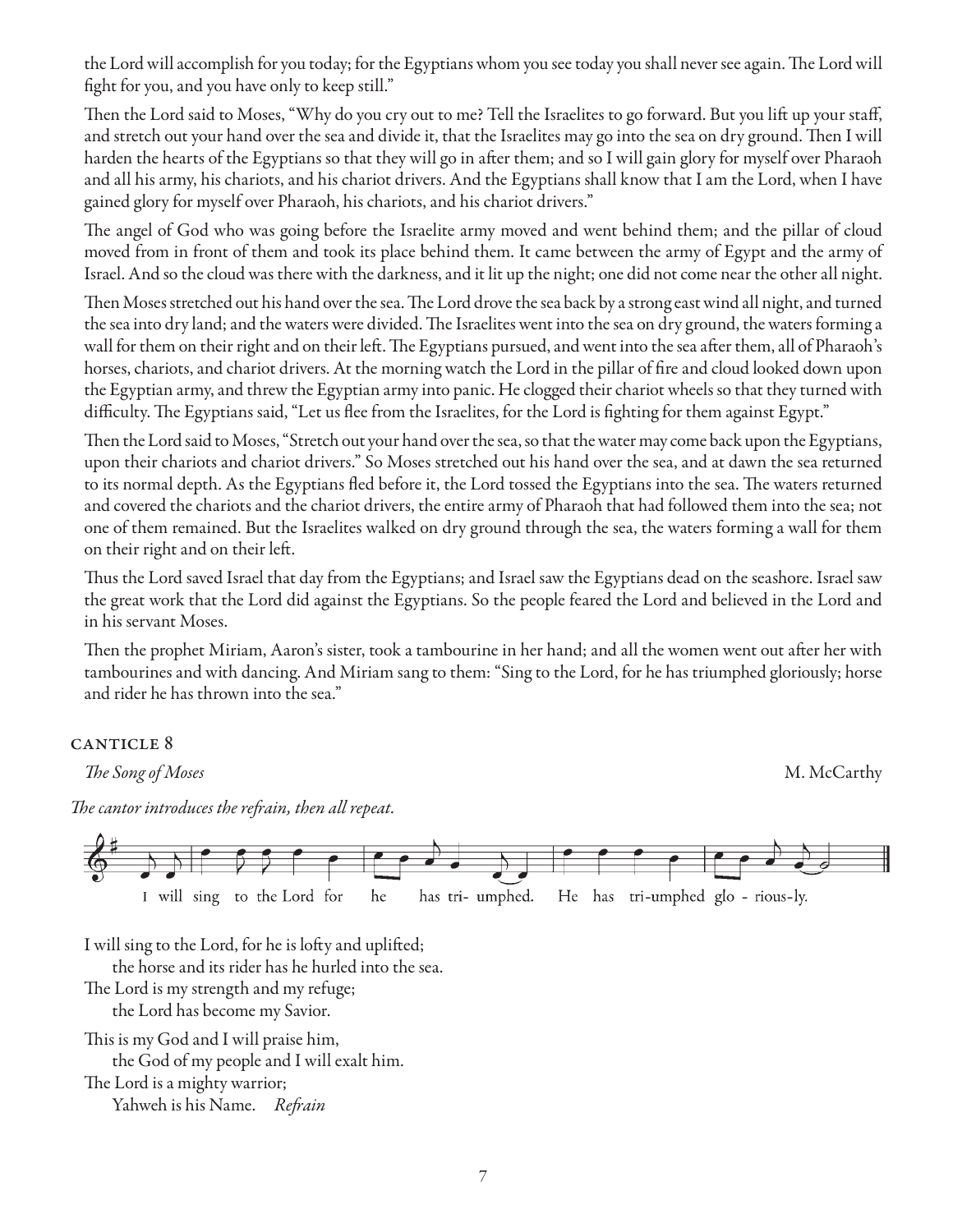|            | has he hurled into the sea;<br>The finest of those who bear armor<br>have been drowned in the Red Sea.                                                                                                                                           |
|------------|--------------------------------------------------------------------------------------------------------------------------------------------------------------------------------------------------------------------------------------------------|
|            | The fathomless deep has overwhelmed them;<br>they sank into the depths like a stone.<br>Your right hand, O Lord, is glorious in might;<br>your right hand, O Lord, has overthrown the enemy.<br>Refrain                                          |
|            | Who can be compared with you,<br>O Lord, among the gods?<br>Who is like you, glorious in holiness,<br>awesome in renown, and worker of wonders?                                                                                                  |
|            | You stretched forth your right hand;<br>the earth swallowed them up.<br>With your constant love you led the people you redeemed;<br>with your might you brought them in safety to your holy dwelling.<br>Refrain                                 |
|            | You will bring them in and plant them on the mount of your possession,<br>the resting-place you have made for yourself, O Lord,<br>the sanctuary, O Lord, that your hand has established.<br>The Lord shall reign for ever and for ever. Refrain |
| HE COLLECT |                                                                                                                                                                                                                                                  |
| Leader     | O God, whose wonderful deeds of old shine forth even to our own d<br>of your mighty arm your chosen people from slavery under Pharaoh,                                                                                                           |

*Leader* O God, whose wonderful deeds of old shine forth even to our own day, you once delivered by the power oh, to be a sign for us of the salvation of all nations by the water of Baptism: Grant that all the peoples of the earth may be numbered among the offspring of Abraham, and rejoice in the inheritance of Israel; through Jesus Christ our Lord. *People* Amen.

#### the third lesson

THE

#### *The valley of the dry bones* Ezekiel 37:1-14

The chariots of Pharaoh and his army

The hand of the Lord came upon me, and he brought me out by the spirit of the Lord and set me down in the middle of a valley; it was full of bones. He led me all around them; there were very many lying in the valley, and they were very dry. He said to me, "Mortal, can these bones live?" I answered, "O Lord God, you know." Then he said to me, "Prophesy to these bones, and say to them: O dry bones, hear the word of the Lord. Thus says the Lord God to these bones: I will cause breath to enter you, and you shall live. I will lay sinews on you, and will cause flesh to come upon you, and cover you with skin, and put breath in you, and you shall live; and you shall know that I am the Lord."

So I prophesied as I had been commanded; and as I prophesied, suddenly there was a noise, a rattling, and the bones came together, bone to its bone. I looked, and there were sinews on them, and flesh had come upon them, and skin had covered them; but there was no breath in them. Then he said to me, "Prophesy to the breath, prophesy, mortal, and say to the breath: Thus says the Lord God: Come from the four winds, O breath, and breathe upon these slain, that they may live." I prophesied as he commanded me, and the breath came into them, and they lived, and stood on their feet, a vast multitude.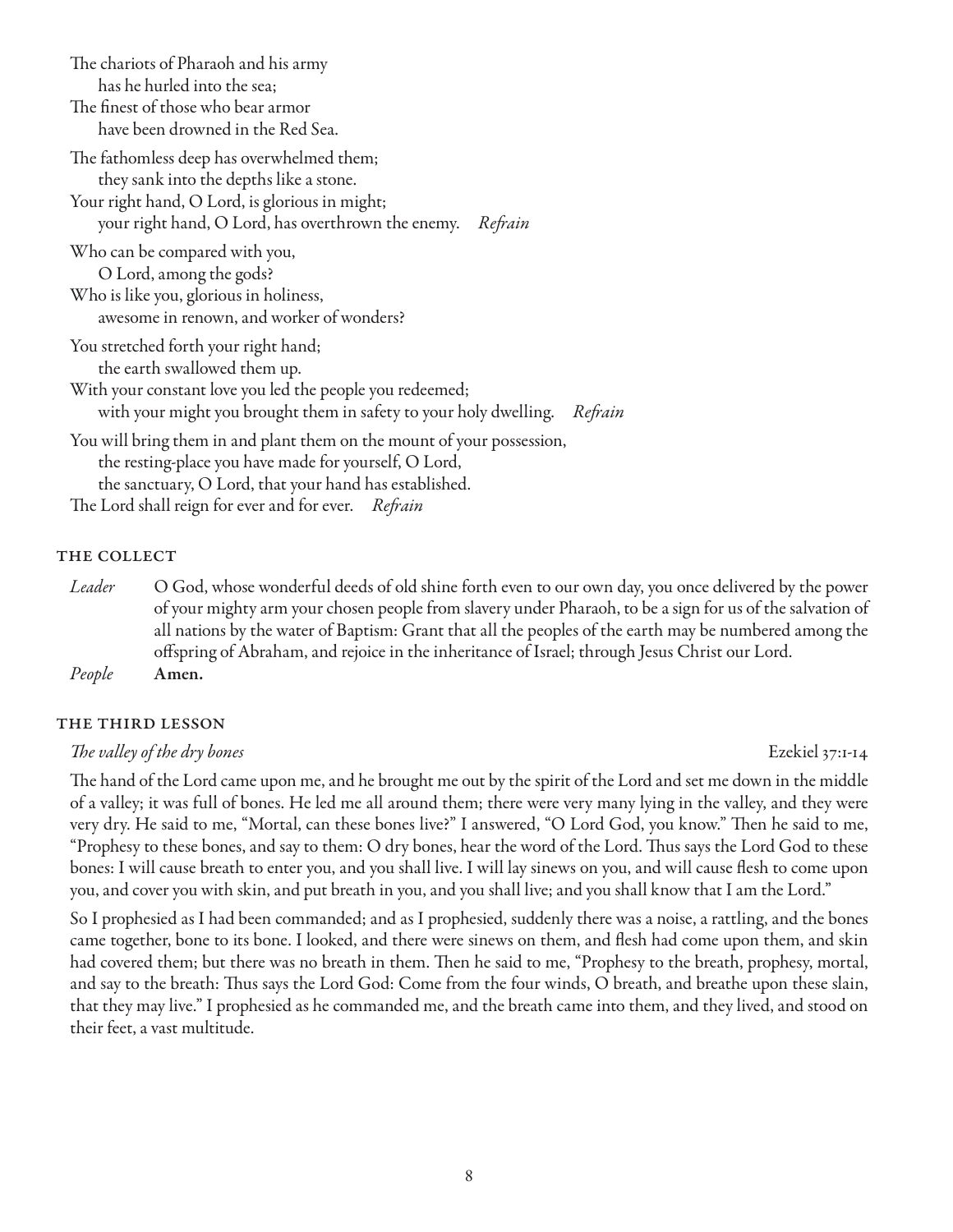Then he said to me, "Mortal, these bones are the whole house of Israel. They say, 'Our bones are dried up, and our hope is lost; we are cut off completely.' Therefore prophesy, and say to them, Thus says the Lord God: I am going to open your graves, and bring you up from your graves, O my people; and I will bring you back to the land of Israel. And you shall know that I am the Lord, when I open your graves, and bring you up from your graves, O my people. I will put my spirit within you, and you shall live, and I will place you on your own soil; then you shall know that I, the Lord, have spoken and will act," says the Lord.

# psalm 143 M. McCarthy

*The cantor introduces the refrain, then all repeat.*



#### THE COLLECT

*Leader* Almighty God, by the Passover of your Son you have brought us out of sin into righteousness and out of death into life: Grant to those who are sealed by your Holy Spirit the will and the power to proclaim you to all the world; through Jesus Christ our Lord.

*People* Amen.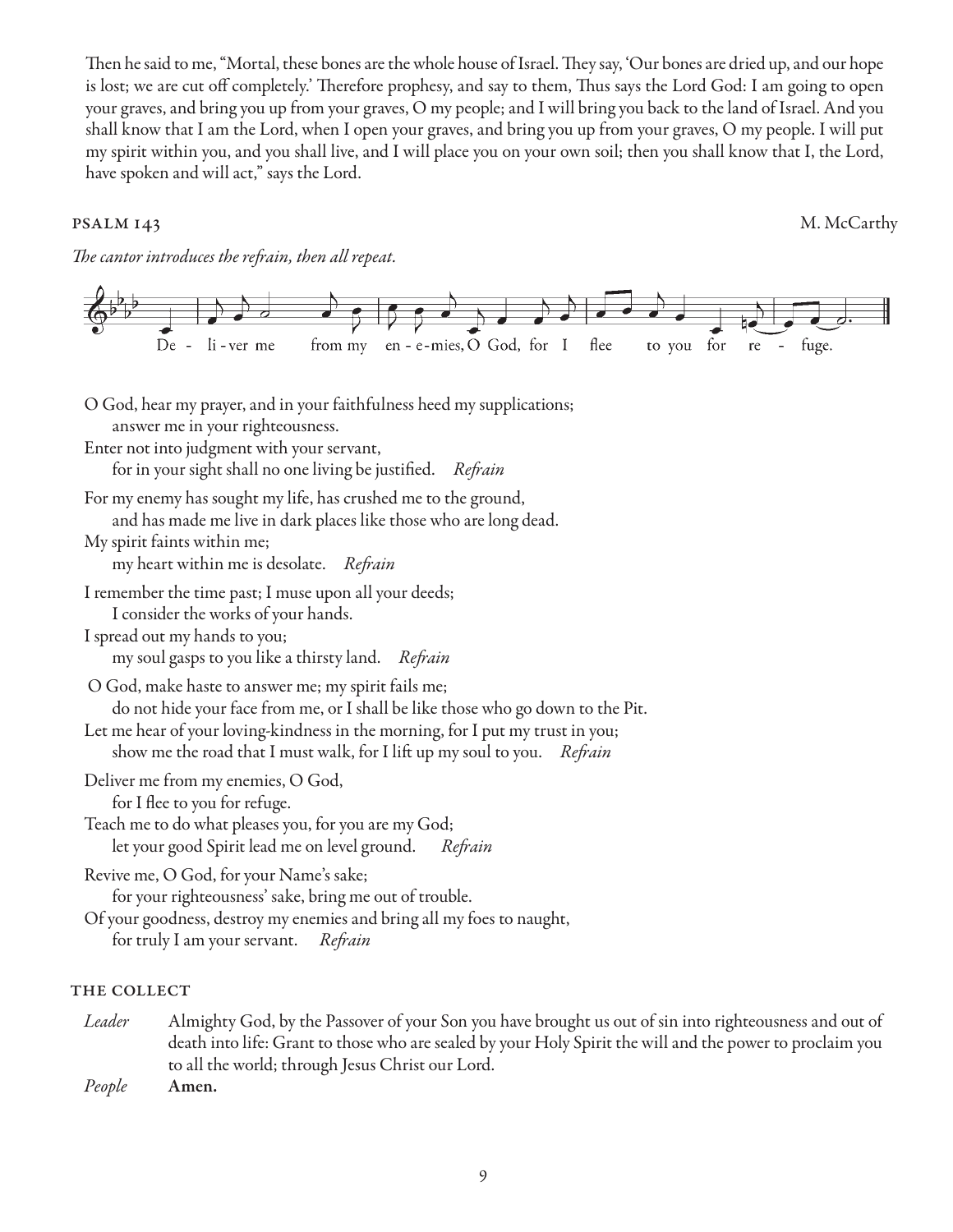#### the fourth lesson

#### *The gathering of God's people* Zephaniah 3:14-20

Sing aloud, O daughter Zion; shout, O Israel! Rejoice and exult with all your heart, O daughter Jerusalem! The Lord has taken away the judgments against you, he has turned away your enemies. The king of Israel, the Lord, is in your midst; you shall fear disaster no more. On that day it shall be said to Jerusalem: Do not fear, O Zion; do not let your hands grow weak. The Lord, your God, is in your midst, a warrior who gives victory; he will rejoice over you with gladness, he will renew you in his love; he will exult over you with loud singing as on a day of festival. I will remove disaster from you, so that you will not bear reproach for it. I will deal with all your oppressors at that time. And I will save the lame and gather the outcast, and I will change their shame into praise and renown in all the earth. At that time I will bring you home, at the time when I gather you; for I will make you renowned and praised among all the peoples of the earth, when I restore your fortunes before your eyes, says the Lord.

psalm 98 M. McCarthy

*The cantor introduces the refrain, then all repeat.*

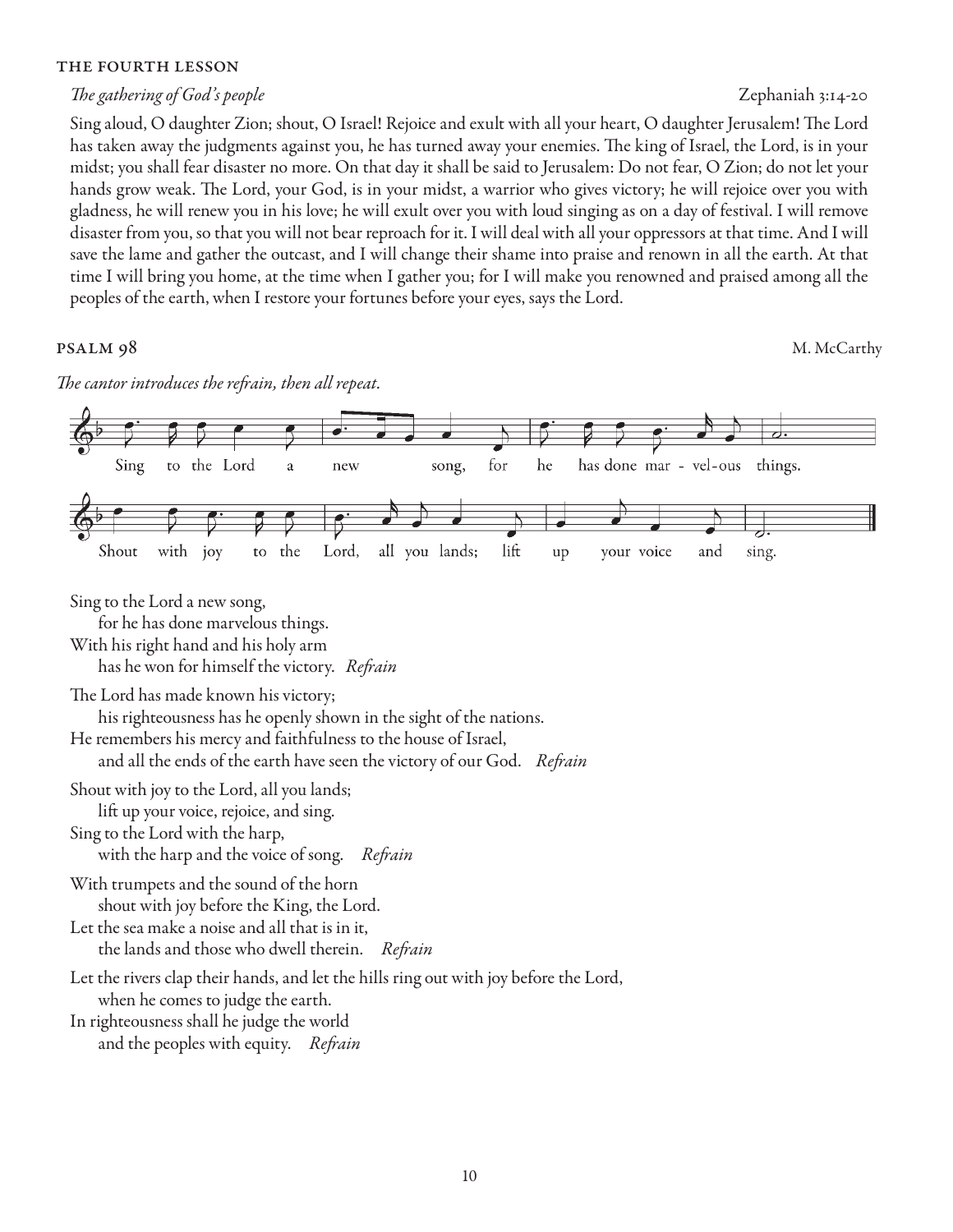#### THE COLLECT

Leader O God of unchangeable power and eternal light: Look favorably on your whole Church, that wonderful and sacred mystery; by the effectual working of your providence, carry out in tranquility the plan of salvation; let the whole world see and know that things which were cast down are being raised up, and things which had grown old are being made new, and that all things are being brought to their perfection by him through whom all things were made, your Son Jesus Christ our Lord.

*People* Amen.

# THE HOLY BAPTISM & RENEWAL OF BAPTISMAL COVENANT

### The Presentation *&* Examination of the Candidates

*The people remain seated as the candidates are presented.* 

*The bishop questions the candidates about their desire and readiness to receive the Sacrament of Baptism.* 

*The bishop invites the people to stand and addresses the congregation.*

- *Bishop* Will you who witness these vows do all in your power to support these persons in their life in Christ? *People* We will.
- *Bishop* Through the Paschal mystery, dear friends, we are buried with Christ by Baptism into his death, and raised with him to newness of life. I call upon you, therefore, now that our Lenten observance is ended, to renew the solemn promises and vows of Holy Baptism, by which we once renounced Satan and all his works, and promised to serve God faithfully in his holy Catholic Church.

## The Baptismal Covenant

| Bishop | Do you reaffirm your renunciation of evil and renew your commitment to Jesus Christ? |
|--------|--------------------------------------------------------------------------------------|
| People | I do.                                                                                |
| Bishop | Do you believe in God the Father?                                                    |
| People | I believe in God, the Father almighty,<br>creator of heaven and earth.               |
| Bishop | Do you believe in Jesus Christ, the Son of God?                                      |
| People | I believe in Jesus Christ, his only Son, our Lord.                                   |
|        | He was conceived by the power of the Holy Spirit                                     |
|        | and born of the Virgin Mary.                                                         |
|        | He suffered under Pontius Pilate,                                                    |
|        | was crucified, died and was buried.                                                  |
|        | He descended to the dead.                                                            |
|        | On the third day he rose again.                                                      |
|        | He ascended into heaven,                                                             |
|        | and is seated at the right hand of the Father.                                       |
|        | He will come again to judge the living and the dead.                                 |
| Bishop | Do you believe in God the Holy Spirit?                                               |
| People | I believe in the Holy Spirit,                                                        |
|        | the holy catholic Church,                                                            |
|        | the communion of saints,                                                             |
|        | the forgiveness of sins,                                                             |
|        | the resurrection of the body,                                                        |
|        | and the life everlasting.                                                            |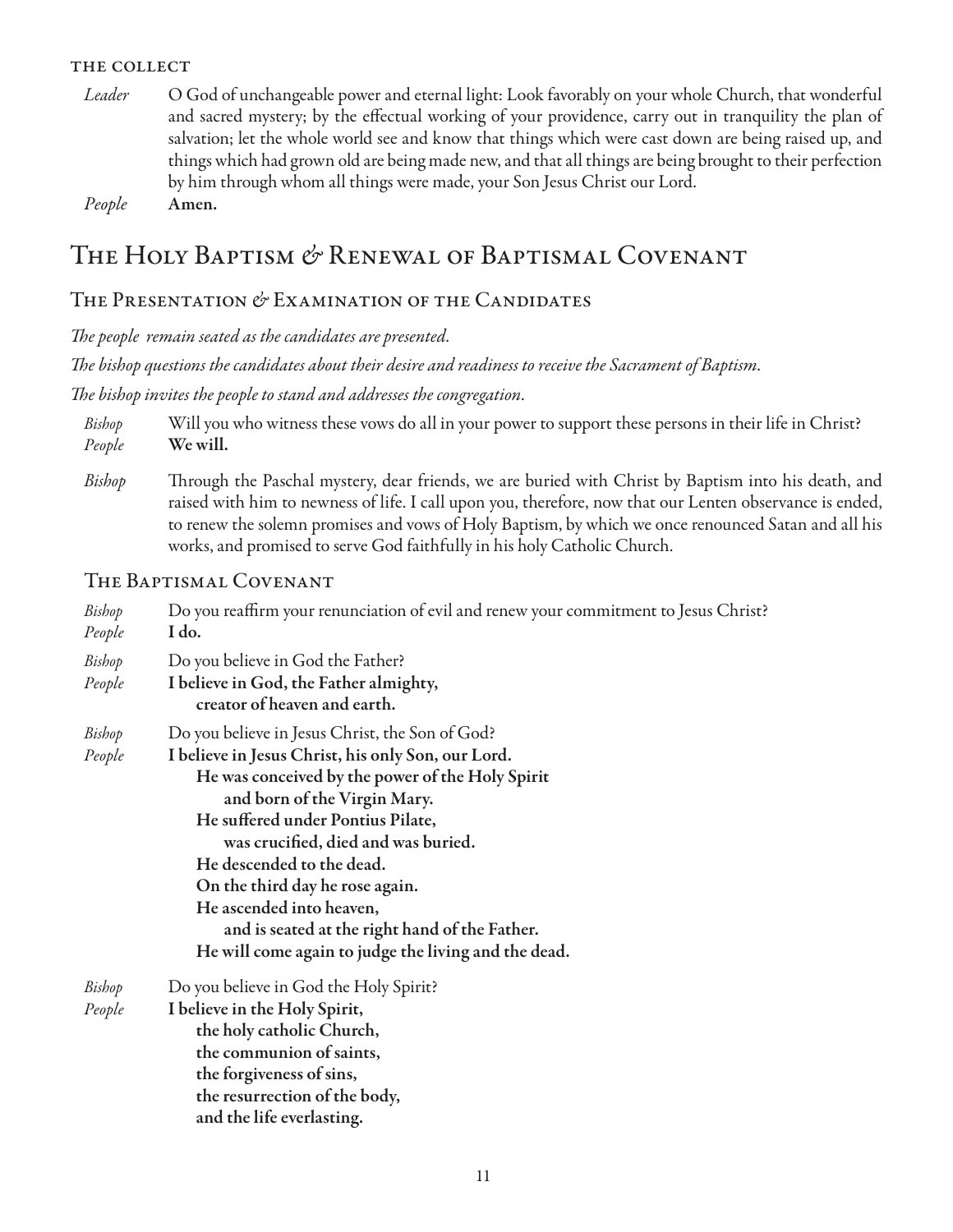| Bishop | Will you continue in the apostles' teaching and fellowship, in the breaking of bread, and in the prayers? |
|--------|-----------------------------------------------------------------------------------------------------------|
| People | I will, with God's help.                                                                                  |
| Bishop | Will you persevere in resisting evil, and, whenever you fall into sin, repent and return to the Lord?     |
| People | I will, with God's help.                                                                                  |
| Bishop | Will you proclaim by word and example the Good News of God in Christ?                                     |
| People | I will, with God's help.                                                                                  |
| Bishop | Will you seek and serve Christ in all persons, loving your neighbor as yourself?                          |
| People | I will, with God's help.                                                                                  |
| Bishop | Will you strive for justice and peace among all people, and respect the dignity of every human being?     |
| People | I will, with God's help.                                                                                  |

#### the prayers for the candidates

| Bishop           | Let us now pray for the candidates who are to receive the Sacrament of new birth.                                                                                                                                      |  |
|------------------|------------------------------------------------------------------------------------------------------------------------------------------------------------------------------------------------------------------------|--|
| Cantor<br>People | Deliver them, O Lord, from the way of sin and death.                                                                                                                                                                   |  |
|                  | $\sigma$<br>Lord,<br>hear<br>prayer.<br>our                                                                                                                                                                            |  |
| Cantor           | Open their hearts to your grace and truth.                                                                                                                                                                             |  |
| People           | Lord, hear our prayer.                                                                                                                                                                                                 |  |
| Cantor           | Fill them with your holy and life-giving Spirit.                                                                                                                                                                       |  |
| People           | Lord, hear our prayer.                                                                                                                                                                                                 |  |
| Cantor           | Keep them in the faith and communion of your holy Church.                                                                                                                                                              |  |
| People           | Lord, hear our prayer.                                                                                                                                                                                                 |  |
| Cantor           | Teach them to love others in the power of the Spirit.                                                                                                                                                                  |  |
| People           | Lord, hear our prayer.                                                                                                                                                                                                 |  |
| Cantor           | Send them into the world in witness to your love.                                                                                                                                                                      |  |
| People           | Lord, hear our prayer.                                                                                                                                                                                                 |  |
| Cantor           | Bring them to the fullness of your peace and glory.                                                                                                                                                                    |  |
| People           | Lord, hear our prayer.                                                                                                                                                                                                 |  |
| Bishop<br>All    | Grant, O Lord, that all who are baptized into the death of Jesus Christ your Son may live in the power of<br>his resurrection and look for him to come again in glory; who lives and reigns now and for ever.<br>Amen. |  |

*The ministers, candidates, and sponsors move to the baptismal font at the mid nave.*

## the thanksgiving over the water

| Bishop | The Lord be with you.                      |
|--------|--------------------------------------------|
| People | And also with you.                         |
| Bishop | Let us give thanks to the Lord our God.    |
| People | It is right to give God thanks and praise. |

*The bishop prays over the water. The people affirm the prayer with* Amen.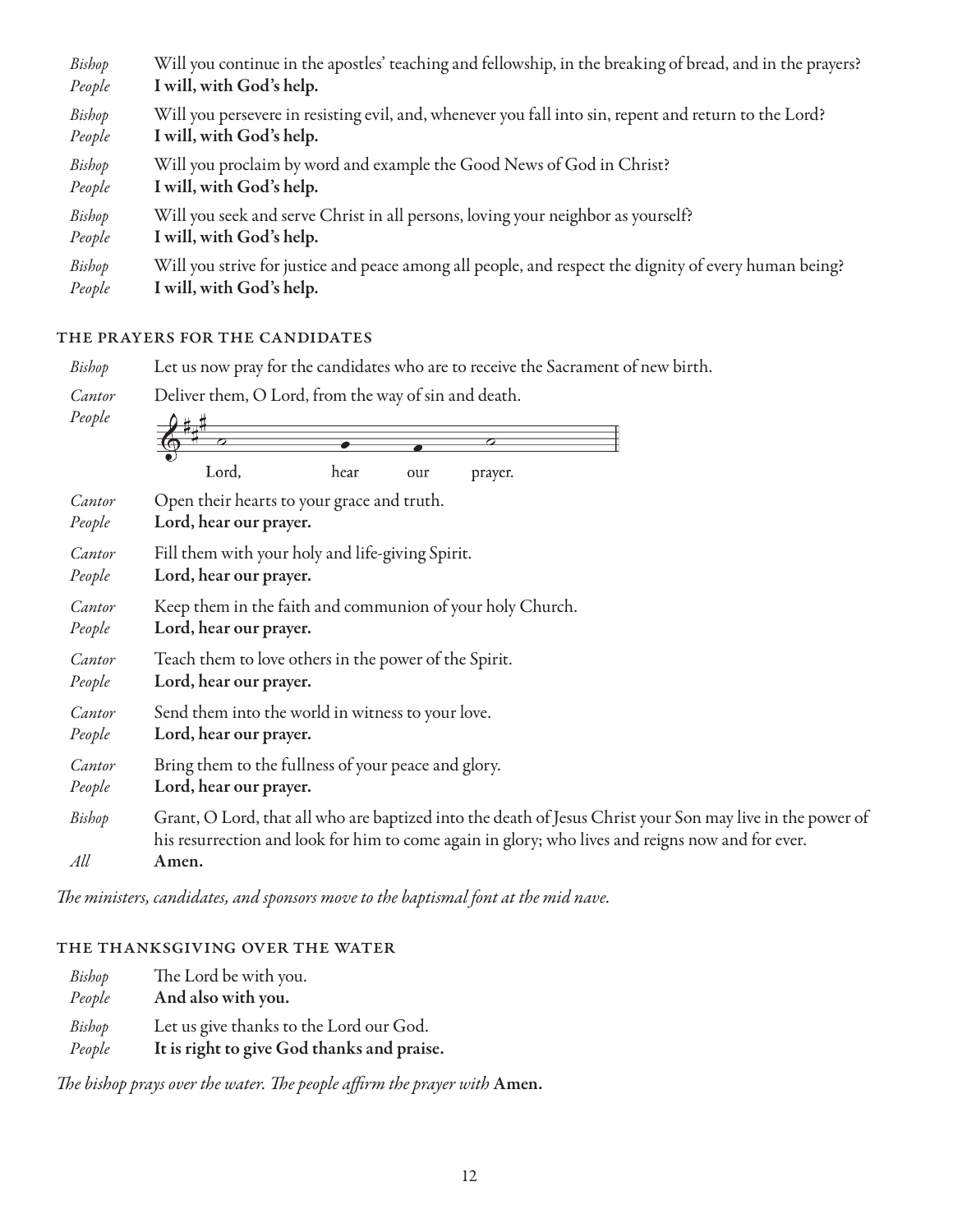# The Baptisms

*The bishop baptizes the candidates, marks the sign of the cross on the foreheads of the newly baptized, and presents them with a lighted candle. After each action, the people respond,* Amen.

*Once the baptisms are concluded, the bishop prays over the candidates, saying:* 

*Bishop* Heavenly Father, we thank you that by water and the Holy Spirit you have bestowed upon these your servants the forgiveness of sin, and have raised them to the new life of grace. Sustain them, O Lord, in your Holy Spirit. Give them an inquiring and discerning heart, the courage to will and to persevere, a spirit to know and to love you, and the gift of joy and wonder in all your works. *People* Amen. *Bishop* Let us welcome the newly baptized. *People* We receive you into the household of God. Confess the faith of Christ crucified, proclaim his resurrection, and share with us in his eternal priesthood.

*The people remain standing as the ministers sprinkle them with blessed water, a sign of the renewal of their baptismal covenant.* 



*First refrain sing " brothers," second "sisters," third " fathers," fourth "mothers."*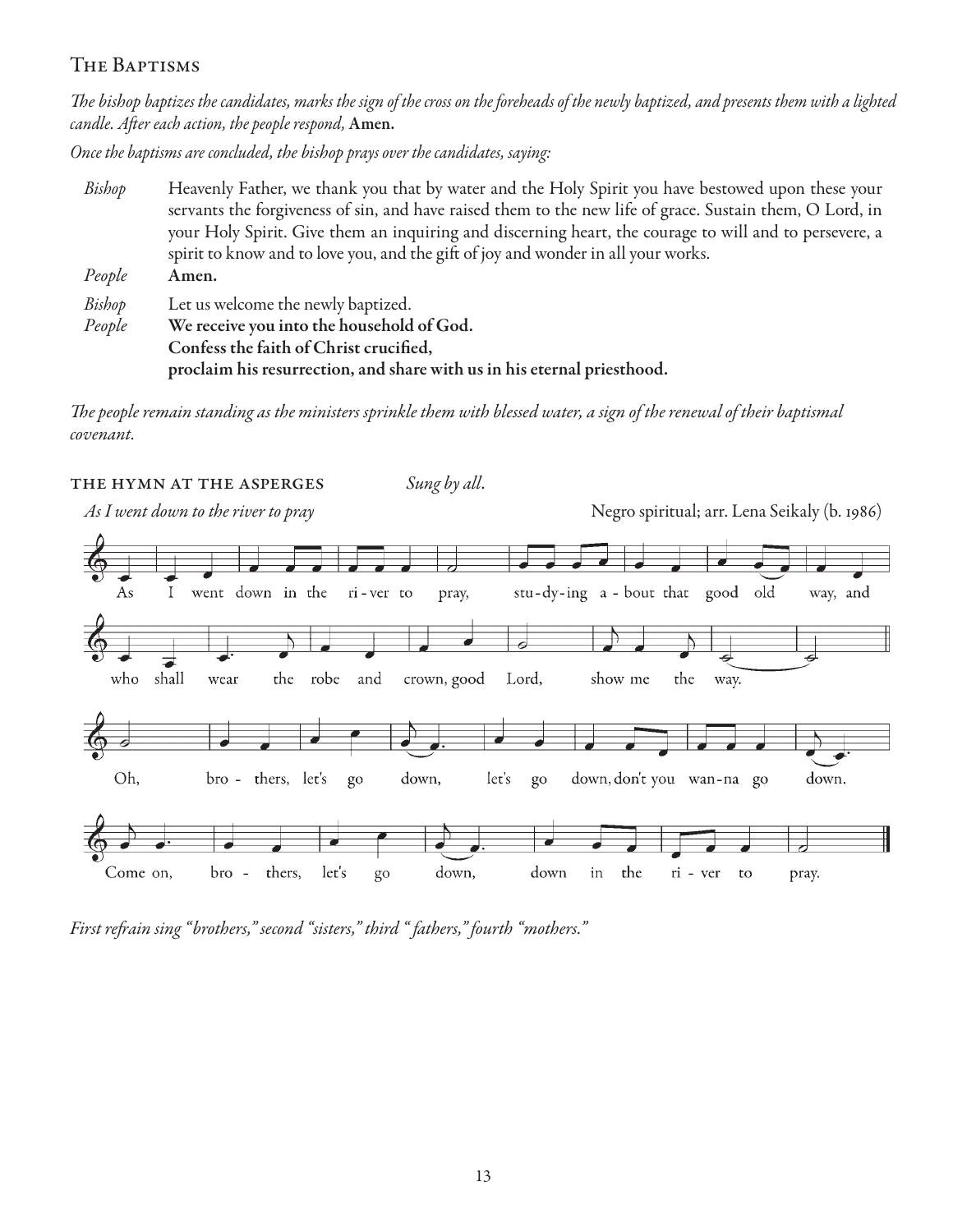## The Acclamation of the Resurrection

| Bishop | Alleluia! Christ is risen!          |
|--------|-------------------------------------|
| People | The Lord is risen indeed! Alleluia! |
| Bishop | Alleluia! Christ is risen!          |
| People | The Lord is risen indeed! Alleluia! |
| Bishop | Alleluia! Christ is risen!          |
| People | The Lord is risen indeed! Alleluia! |

*The people ring bells, as they sing:*

# GLORIA IN EXCELSIS DEO Carl Haywood (b. 1949)

*All sing refrain.*



and peace to His people on earth. Lord God, heavenly King, almighty God and Father, we worship you, we give you thanks, we praise you for your glory. Lord Jesus Christ, only son of the Father, Lord God, Lamb of God.  *Refrain* have mercy on us, You are seated at the right hand of the Father: receive our prayer. For you alone are the Holy One, you alone are the Lord, you alone are the Most High, Jesus Christ, with the Holy Spirit,

*Refrain*

in the glory of the Father.

# The Collect of the Resurrection of our Lord Jesus Christ

| Bishop | The Lord be with you.                                                                                    |
|--------|----------------------------------------------------------------------------------------------------------|
| People | And also with you.                                                                                       |
| Bishop | O God, who made this most holy night to shine with the glory of the Lord's resurrection: Stir up in your |
|        | Church that Spirit of adoption which is given to us in Baptism, that we, being renewed both in body and  |
|        | mind, may worship you in sincerity and truth; through Jesus Christ our Lord, who lives and reigns with   |
|        | you, in the unity of the Holy Spirit, one God, now and for ever.                                         |
|        |                                                                                                          |

*People* Amen.

*The people are seated.*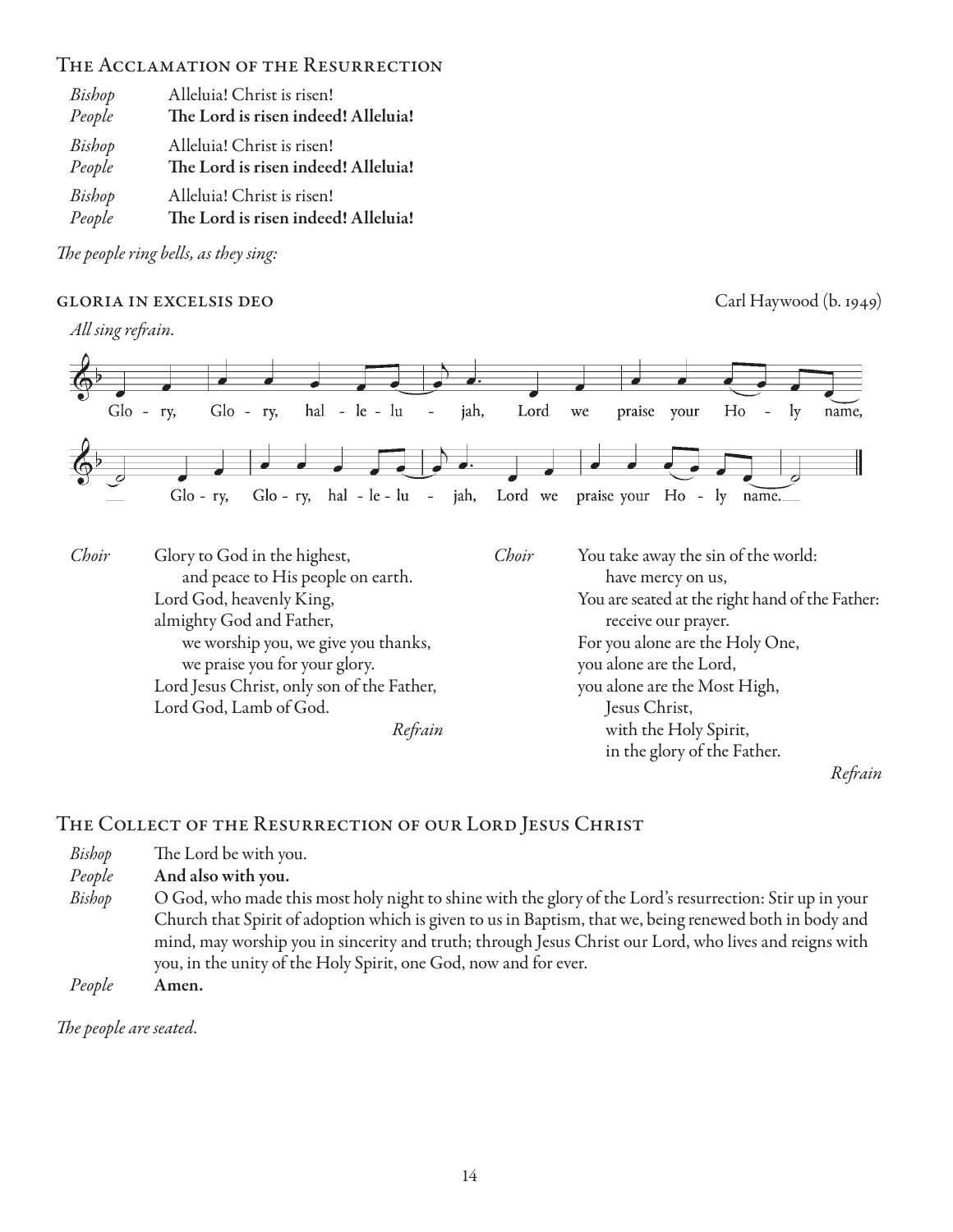# THE EPISTLE Romans 6:3-11

Do you not know that all of us who have been baptized into Christ Jesus were baptized into his death? Therefore we have been buried with him by baptism into death, so that, just as Christ was raised from the dead by the glory of the Father, so we too might walk in newness of life. For if we have been united with him in a death like his, we will certainly be united with him in a resurrection like his. We know that our old self was crucified with him so that the body of sin might be destroyed, and we might no longer be enslaved to sin. For whoever has died is freed from sin. But if we have died with Christ, we believe that we will also live with him. We know that Christ, being raised from the dead, will never die again; death no longer has dominion over him. The death he died, he died to sin, once for all; but the life he lives, he lives to God. So you also must consider yourselves dead to sin and alive to God in Christ Jesus.

*Reader* The Word of the Lord. *People* Thanks be to God.

*The people stand as able at the introduction of the Great Alleluia.* 

#### THE GREAT ALLELUIA M. McCarthy



#### THE HOLY GOSPEL Luke 24:1-12

*Deacon* The Holy Gospel of our Lord Jesus Christ according to Luke. *People* Glory to you, Lord Christ.

On the first day of the week, at early dawn, they came to the tomb, taking the spices that they had prepared. They found the stone rolled away from the tomb, but when they went in, they did not find the body. While they were perplexed about this, suddenly two men in dazzling clothes stood beside them. The women were terrified and bowed their faces to the ground, but the men said to them, "Why do you look for the living among the dead? He is not here, but has risen. Remember how he told you, while he was still in Galilee, that the Son of Man must be handed over to sinners, and be crucified, and on the third day rise again." Then they remembered his words, and returning from the tomb, they told all this to the eleven and to all the rest. Now it was Mary Magdalene, Joanna, Mary the mother of James, and the other women with them who told this to the apostles. But these words seemed to them an idle tale, and they did not believe them. But Peter got up and ran to the tomb; stooping and looking in, he saw the linen cloths by themselves; then he went home, amazed at what had happened.

| Deacon | The Gospel of the Lord.     |
|--------|-----------------------------|
| People | Praise to you, Lord Christ. |

*The people are seated at the invitation of the dean.*

The SermonThe Very Reverend Randolph Marshall Hollerith

*The people stand as able.*

#### The Peace

*Bishop* The peace of the Risen Christ be always with you. *People* And also with you.

*The people greet one another with a sign of God's peace and are seated.*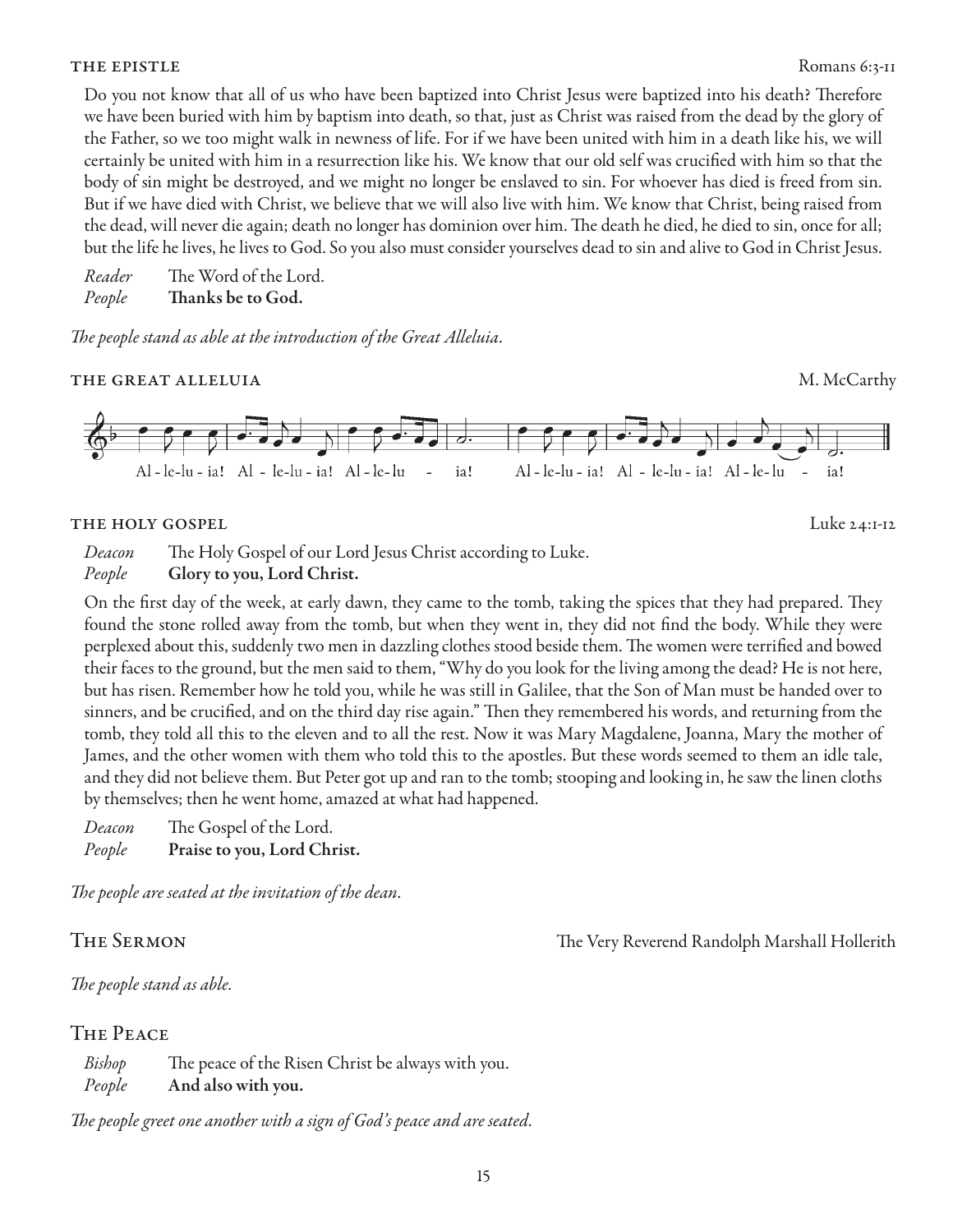# The Holy Communion

# The Offertory

*The people remain seated while an offering is received to support the Cathedral's ministry of sharing God's love with the world. The altar is prepared for Holy Communion.* 

#### anthem at the offertory

*Christus vincit* arr. Gerre Hancock (1934-2012) *Sung in Latin.* Christ conquers, Christ is King, Christ is Lord of all. Glory to the Father, and to the Son, and to the Holy Spirit. Christ conquers, Christ is King, Christ is Lord of all. As it was in the beginning, is now, and will be for ever. Amen.

*The people stand as able at the introduction to the hymn.*

hymn at the presentation *Sung by all*.

*God's Paschal Lamb Sine Nomine*

 $\overline{\mathbf{o}}$ d 1. God's Pas - chal Lamb  $is$ sac - ri - ficed for there fore with us;  $\overline{a}$ joy 2. Now Christ is raised and will not die death has  $no$ more  $a$ gain; In Christ we  $3<sub>1</sub>$ see the first fruits of the dead: though Ad - am's sin  $\overline{\overline{z}}$  $\overline{\phantom{a}}$ keep the Eas - ter feast; for - sak sin, share the bread we ing we  $d\sigma$ min - ion  $0$ ver him: Through him die and live we  $\mathsf{to}$ sin had doomed all flesh die, Christ's life shall all be to in new made  $\overline{\phantom{a}}$  $\overline{\bullet}$  $\overline{Al}$ le  $\ln$  $le - lu$ of truth. ia.  $\mathbf{A}$  $\frac{1}{2}$ ia!  $\overline{a}$  $\overline{a}$ God. Al le  $\ln$  $\mathbf{A}$ l le - lu ia!  $\mathsf{to}$ ia,  $\overline{a}$  $\overline{a}$  $\overline{a}$  $\overline{a}$ live. Al le  $\ln$ Al  $le - lu$  $\overline{a}$  $\overline{a}$ ia,  $\overline{a}$ ia! a  $\overline{a}$ 

# The Great Thanksgiving

| Bishop           | The Lord be with you.                             |
|------------------|---------------------------------------------------|
| People           | And also with you.                                |
| Bishop<br>People | Lift up your hearts.<br>We lift them to the Lord. |
| Bishop           | Let us give thanks to the Lord our God.           |
| People           | It is right to give God thanks and praise.        |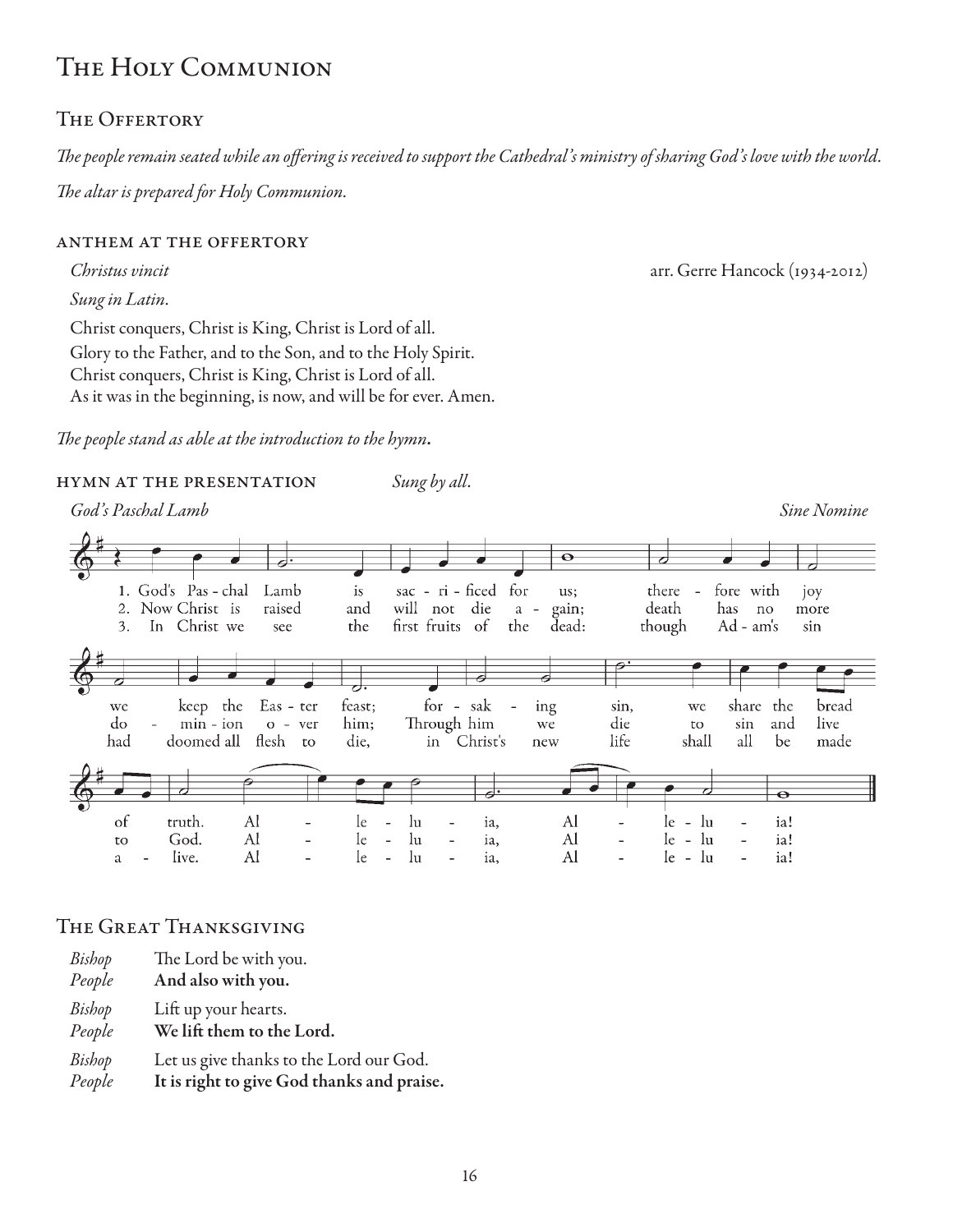*Bishop* It is right, and a good and joyful thing, always and everywhere to give thanks to you, Father Almighty, Creator of heaven and earth.

> But chiefly are we bound to praise you for the glorious resurrection of your Son Jesus Christ our Lord; for he is the true Paschal Lamb, who was sacrificed for us, and has taken away the sin of the world. By his death he has destroyed death, and by his rising to life again he has won for us everlasting life.

> Therefore we praise you, joining our voices with Angels and Archangels and with all the company of heaven, who for ever sing this hymn to proclaim the glory of your Name:



*Bishop* Holy and gracious Father: In your infinite love you made us for yourself; and, when we had fallen into sin and become subject to evil and death, you, in your mercy, sent Jesus Christ, your only and eternal Son, to share our human nature, to live and die as one of us, to reconcile us to you, the God and Father of all.

> He stretched out his arms upon the cross, and offered himself, in obedience to your will, a perfect sacrifice for the whole world.

> On the night he was handed over to suffering and death, our Lord Jesus Christ took bread; and when he had given thanks to you, he broke it, and gave it to his disciples, and said, "Take, eat: This is my Body, which is given for you. Do this for the remembrance of me."

> After supper he took the cup of wine; and when he had given thanks, he gave it to them, and said, "Drink this, all of you: This is my Blood of the new Covenant, which is shed for you and for many for the forgiveness of sins. Whenever you drink it, do this for the remembrance of me."

Therefore we proclaim the mystery of faith:

*People* Christ has died. Christ is risen. Christ will come again.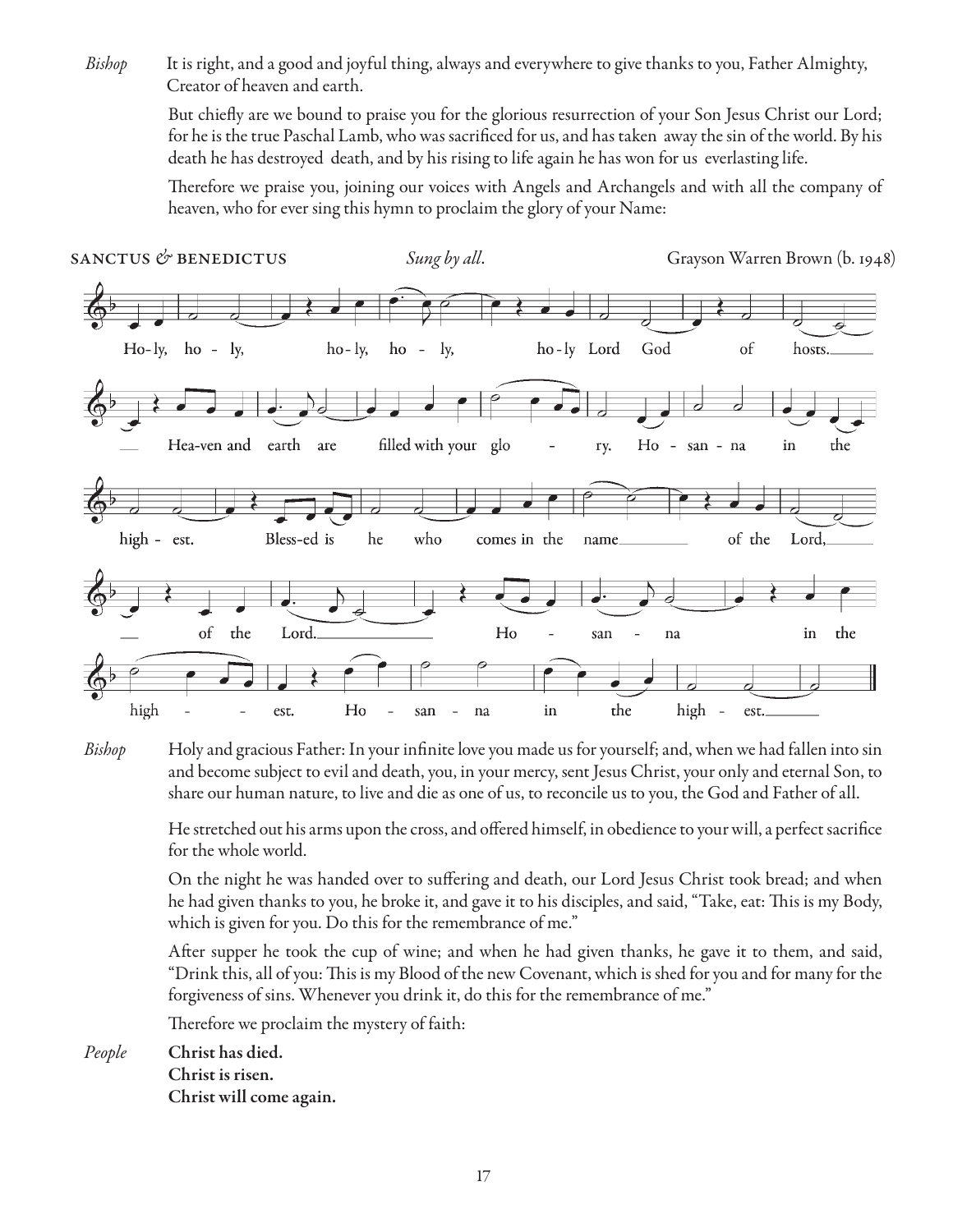*Bishop* We celebrate the memorial of our redemption, O Father, in this sacrifice of praise and thanksgiving. Recalling his death, resurrection, and ascension, we offer you these gifts. Sanctify them by your Holy Spirit to be for your people the Body and Blood of your Son, the holy food and drink of new and unending life in him.

> Sanctify us also that we may faithfully receive this holy Sacrament, and serve you in unity, constancy, and peace; and at the last day bring us with all your saints into the joy of your eternal kingdom.

> All this we ask through your Son Jesus Christ. By him, and with him, and in him, in the unity of the Holy Spirit all honor and glory is yours, Almighty Father, now and for ever.

*People* AMEN.

#### the lord's prayer

*Bishop* And now, as our Savior Christ has taught us, we are bold to say, *People* Notre Père…, Padre nuestro…, Vater unser… Our Father, who art in heaven, hallowed be thy Name, thy kingdom come, thy will be done, on earth as it is in heaven. Give us this day our daily bread. And forgive us our trespasses, as we forgive those who trespass against us. And lead us not into temptation, but deliver us from evil. For thine is the kingdom, and the power, and the glory, for ever and ever. Amen.

# The Breaking of the Bread *&* the Fraction Anthem

#### *The bishop breaks the bread in silence.*

![](_page_17_Figure_8.jpeg)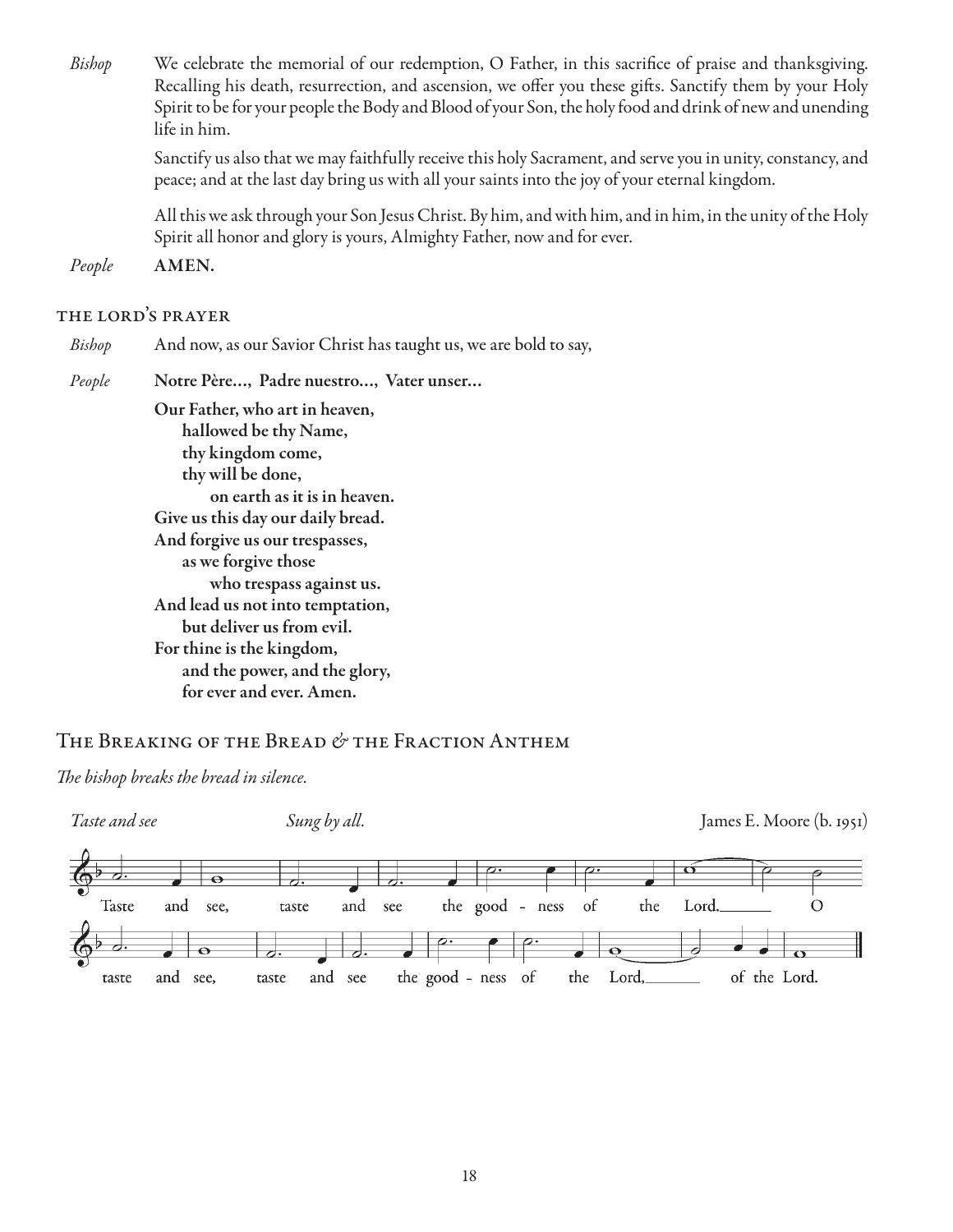#### the invitation to holy communion

## *The people are seated.*

*All who seek God and a deeper life in Christ are welcome to receive Holy Communion. Please receive the bread in open and outstretched hands and sip the wine from the chalice, guiding it gently to your lips; or you may dip the wafer into the wine. Gluten-free wafers are available; please make your need known to the minister. Respond to receiving Communion by saying "Amen."* 

*If you prefer to receive a blessing instead, please indicate your choice by crossing your hands across your chest.* 

*Those who wish to have Holy Communion brought to them at their seat should notify an usher.* 

*Refrain sung by all. Verses sung by the cantor.* 

![](_page_18_Figure_6.jpeg)

Taste and see that God is good; in him we need put all our trust. *Refrain*

#### anthem at the communion

*Jesus is alive and well* Betty Jean Robinson (b. 1933); arr. Andrew K. Barnett (b. 1984)

*Refrain:* Jesus is alive and well, Jesus is alive and well. Tell everyone you see, yeah tell 'em for me, that Jesus is alive and well.

He's sitting with the Heavenly Father, interceding for you and me.

Tell everyone you see, yeah tell 'em for me, that Jesus is alive and well.

They nailed Jesus to that old cross, on a place called Calvary. The man went in the grave and stayed there three long days, but death would not keep its sting. For, on the third day the stone was rolled away, the angel said, "Mary, go tell." The son of God is risen, Hallelujah! Jesus is alive and well. *Refrain*

Go tell the king's and the president's men the coming of the Lord is nigh. Grave gave up the victory, death lost its sting, Jesus lives again on high. Better get your house in order, tell 'em what there is to tell, "The son of God is risen, Hallelujah!" Jesus is alive and well. *Refrain*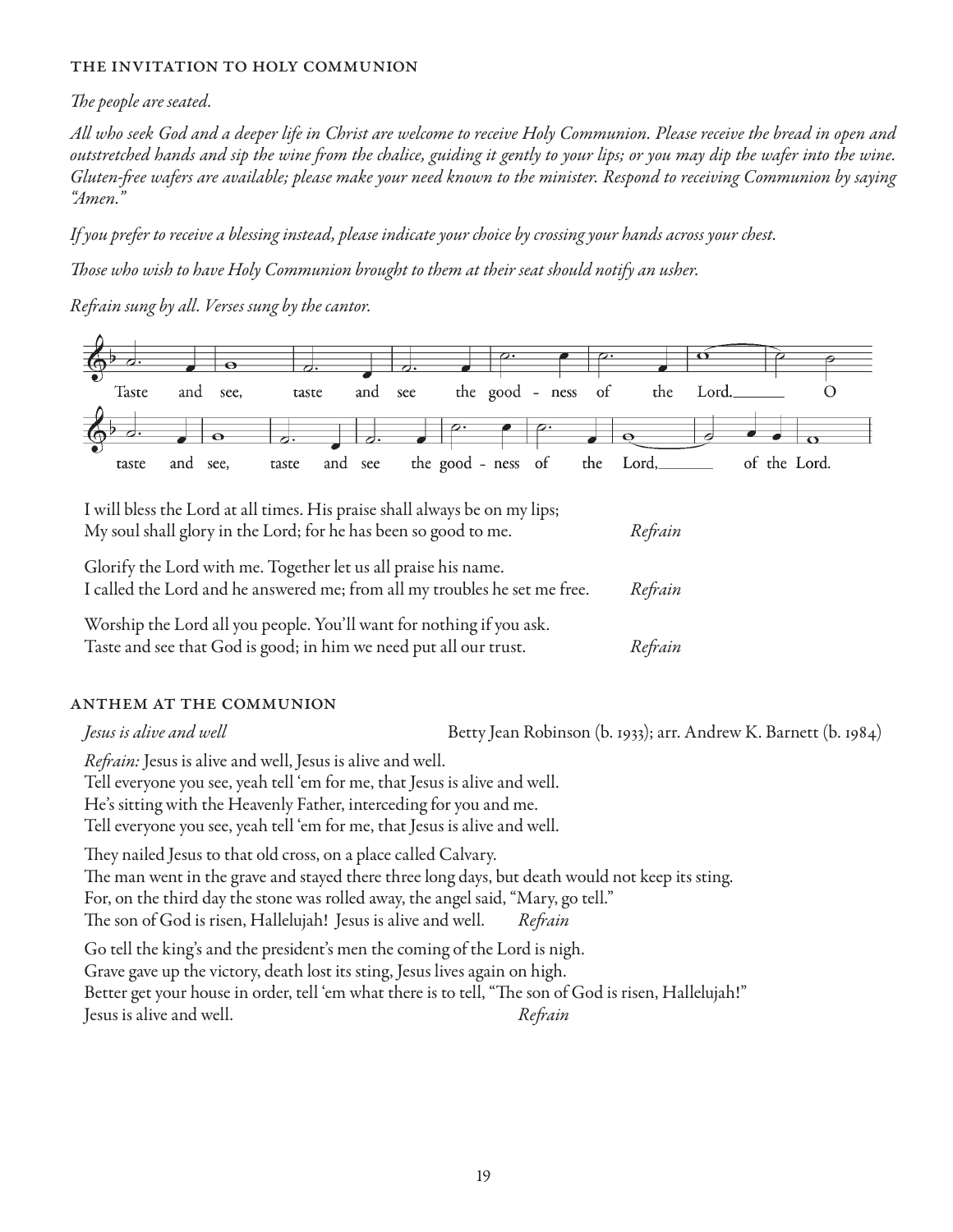hymn at the communion *Sung by all*.

*Now the green blade riseth Noël nouvelet*

![](_page_19_Figure_3.jpeg)

*The people stand as able.*

The Postcommunion Prayer

Lord God our Father, through our Savior Jesus Christ you have assured your children of eternal life and in baptism have made us one with him: deliver us from the death of sin and raise us to new life in your love, the fellowship of the Holy Spirit, by the grace of our Lord Jesus Christ. Amen.

# The Easter Blessing

*The bishop blesses the people and the people respond,* Amen.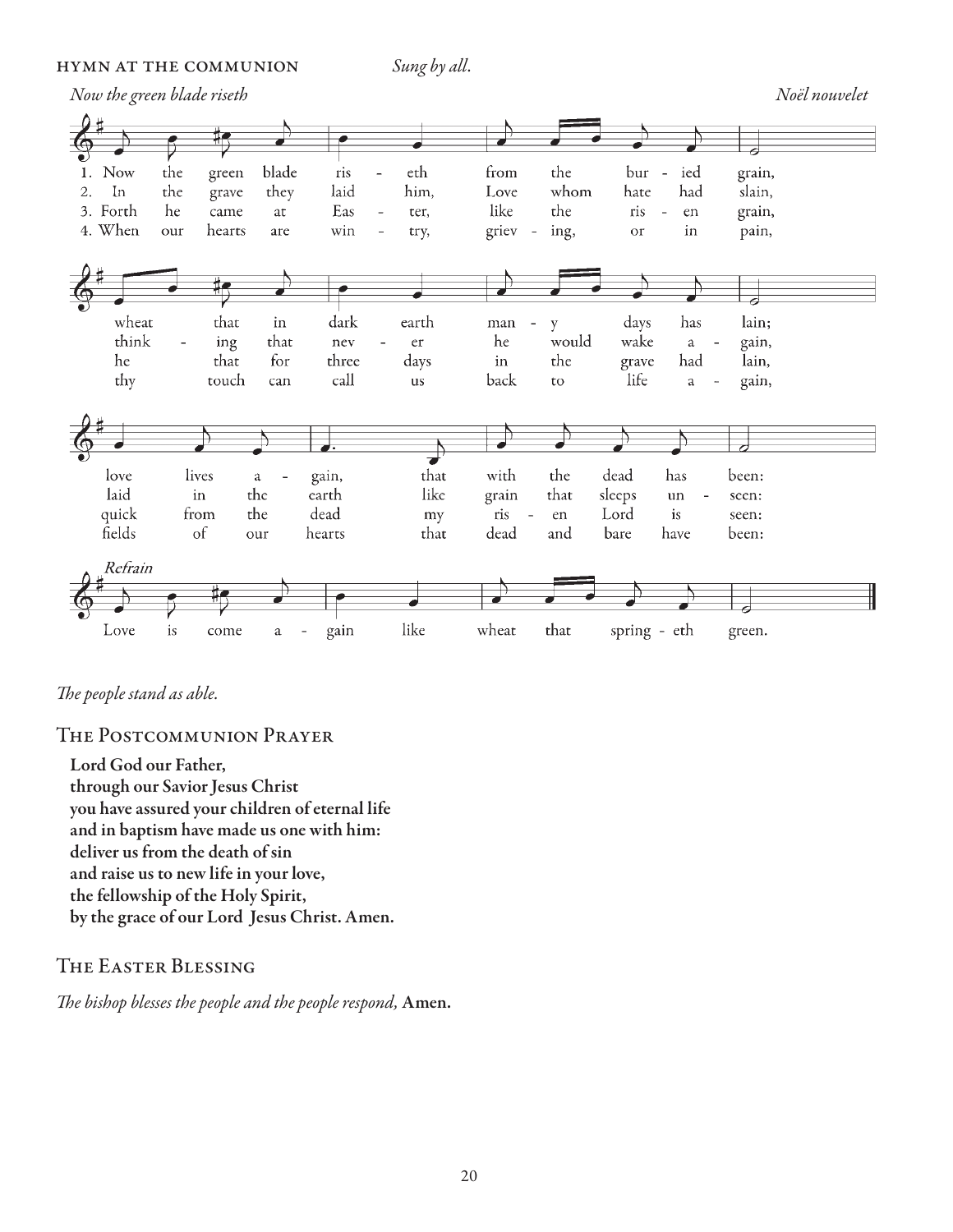# hymn at the closing *Sung by all*.

*Jesus Christ is risen today Easter Hymn*  $\mathcal{L}$ Christ day,  $\mathbf{A}$ l le  $\ln$ 1. Je  $\overline{a}$ sus is risen  $\rm{to}$ ia!  $\overline{a}$ 2. Hymns of praise then let sing,  $\mathbf{A}$ le  $\ln$ ia!  $\overline{u}$ s  $\overline{a}$  $\overline{a}$ But dured,  $\mathbf{A}$ l  $l$ e  $\ln$ 3. the pains which he en  $\overline{a}$  $\overline{a}$ ia!  $\overline{a}$ 4. Sing God  $\mathbf{A}$ le  $\ln$ we to our  $\overline{a}$ bove,  $\overline{a}$  $\overline{a}$  $\overline{a}$ ia!  $\rm{a}$ ब्र phant ho  $\mathbf{I}$ <sub>y</sub> day,  $\mathbf{A}$ le  $\ln$ ia! our tri  $\overline{a}$  $um$  $\bar{\phantom{a}}$  $1y$  $\mathbf{A}$ le  $\ln$  $un$ to Christ, our heaven  $\overline{a}$ King,  $\overline{a}$ ia!  $\overline{a}$  $\overline{a}$  $\mathbf{A}$ our sal  $\bar{\phantom{a}}$ va  $\sim$ tion have pro  $\overline{a}$ cured,  $\overline{a}$ le  $\overline{a}$ lu  $\overline{a}$ ia! praise  $ter$  $\overline{a}$ nal his love,  $\mathbf{A}$  $l$ e  $\ln$ ia!  $\mathbf{e}% _{t}\left( t\right)$  $\overline{\phantom{a}}$ as  $\overline{a}$  $\frac{1}{2}$ 0 ā ℴ  $\rm Al$ who did once  $up$ on the cross,  $l$ e lu ia! who dured the and Al  $l$ e  $\ln$  $en$ cross grave,  $\overline{a}$  $\overline{a}$ ia! bove the sky he's Al le  $\ln$ now  $\mathbf{a}$  $\frac{1}{2}$ King,  $\overline{a}$  $\frac{1}{2}$ ia! all  $\mathbf{I}$ Al  $l$ e lu praise him, ye heaven  $\bar{\phantom{a}}$ host,  $\overline{a}$  $\overline{a}$ ia!  $\bullet$  $\overline{\rho}$ ● suf fer re deem our loss,  $\mathbf{Al}$ le lu ia! to  $\overline{a}$ sin ners deem and save. Al  $\rm le$  $\ln$ ia! l, to re  $\frac{1}{2}$  $\overline{a}$  $\overline{a}$  $\overline{a}$ where the gels  $\mathbf{A}$ l le  $\ln$ an  $\overline{a}$  ${\rm ev}$  $\bar{\phantom{a}}$  $er$ sing.  $\overline{a}$  $\overline{a}$  $\overline{a}$ ia!  $\overline{a}$  $\mathcal{L}_{\mathcal{A}}$  $\mathbf{A}$ l le  $\ln$ Fa ther, Son, and  $H<sub>o</sub>$ ly Ghost.  $\overline{a}$  $\overline{a}$  $\overline{a}$ ia!

## The Dismissal

*Deacon* We are raised to new life with Christ. Go in his peace. Alleluia, alleluia!  *People* Thanks be to God. Alleluia! Alleluia!

#### **POSTLUDE**

*Grand Choeur Dialogué* **Eugène Gigout (1844-1925)**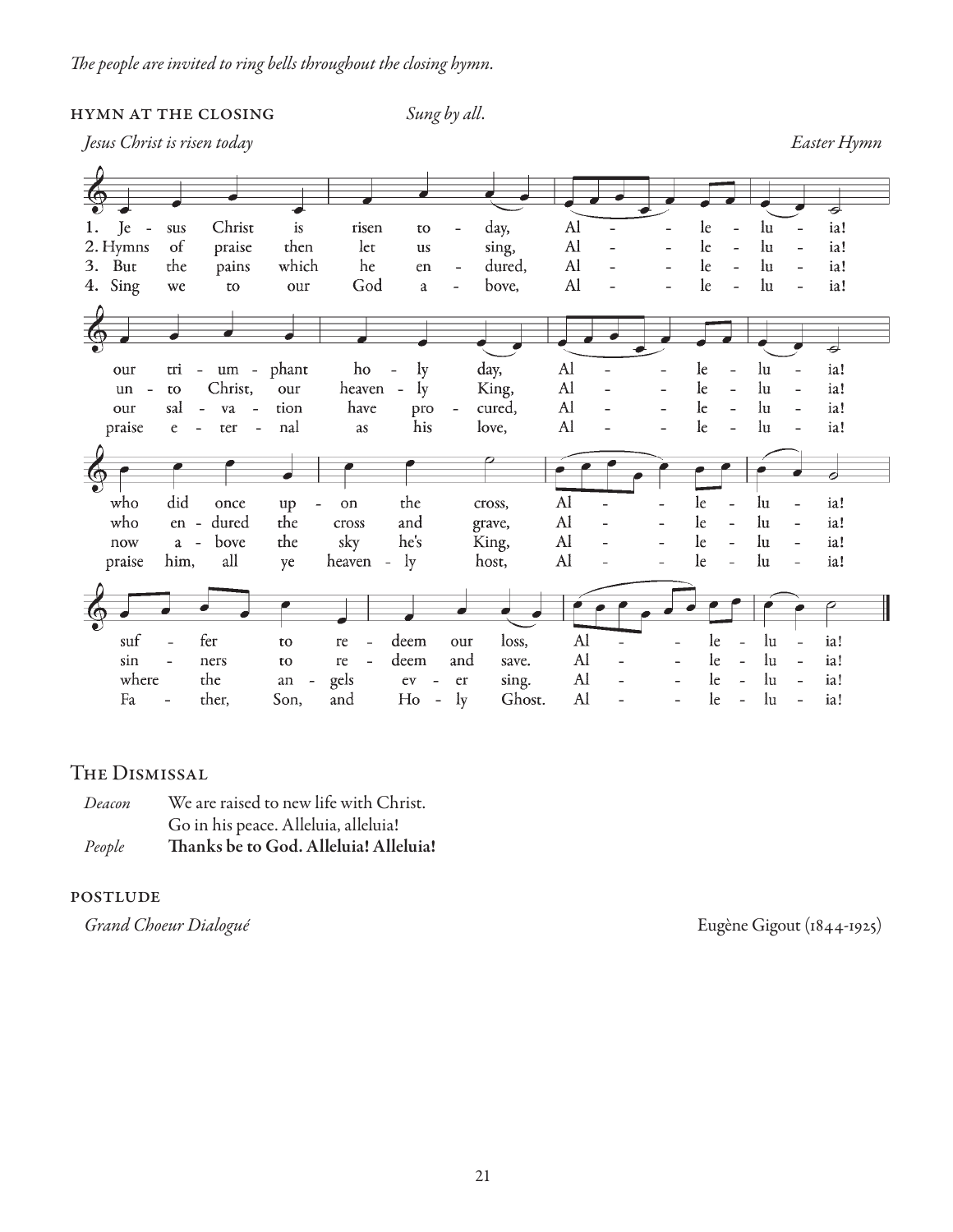![](_page_21_Picture_0.jpeg)

*A gift in support of this celebration of the Resurrection is made to the glory of God and in thanksgiving for the William Carter Dulin and Maurine Stuart Dulin families.*

# Thank you for worshiping at Washington National Cathedral, your National Cathedral.

The work of the Cathedral in service to the city, the nation, and the world is made possible entirely through private support. The gifts of people from across the country and the world are behind every worship service, concert, public program, and the daily work of maintaining this historic landmark. It is only through your generosity that the Cathedral can fully live into its priorities of welcoming, deepening, convening, and serving.

We invite you to support the mission and ministry of the Cathedral. Visit cathedral.org to sign up for our weekly newsletter. You can also make a gift to help keep the Cathedral strong—either as the plate is passed or by using our mobile giving program.

Simply text the dollar amount you wish to give to (202) 856-9005. You'll be taken to a secure website to enter your credit card information, which is kept safe and secure.

Thank you in advance for your generosity. Please know that your presence with us today has been a blessing.

permissions and sources Bible text of Genesis taken from *THE MESSAGE*, Copyright 1993, 1994, 1995, 1996, 2000, 2001, 2002, NavPress Publising Group. Used by permission. Bible text of other Old Testament passages, Epistle, and Gospel taken from the *New Revised Standard Version Bible*, Copyright 1989, Division of Christian Education of the National Council of the Church of Christ in the USA. Used by permission. Exsultet, canticle, Psalm 98, baptismal rite, acclamation, collect, and Eucharistic Prayer A taken from *The Book of Common Prayer*, 1979. Public domain. Psalm 33 and Psalm 143 taken from *The Saint Helena Psalter*, Copyright 2004, The Order of St. Helena, Inc. Used by permission. All rights reserved. Postcommunion prayer taken from *Common Worship: Services and Prayers for the Church of England,*  Copyright 2000, The Archbishops' Council. Used by permission. All rights reserved. Dismissal taken from *Common Worship: Times & Seasons*, Copyright 2006, The Archbishops' Council. Used by permission. All rights reserved.

*Psalm 33*. Music: Michael McCarthy (b. 1966). Used by permission. *The Song of Moses*. Music: M. McCarthy. Used by permission. *Psalm 143*. Music: M. McCarthy. Used by permission. *Psalm 98*. Music: M. McCarthy. Used by permission. *Great Alleluia*. Music: M. McCarthy. Used by permission. *Christ our Passover*. Text: *Pascha nostrum*, para. Carl P. Daw, Jr. (b. 1944), Copyright 1987, Church Publishing, Inc. Music: *Sine nomine*, Ralph Vaughan Williams (1872-1958), Copyright Oxford University Press. Reprinted under One License #A-709283. *Sanctus: Holy, holy, holy Lord*. Music: from *A Mass for a Soulfull People*, Grayson Warren Brown, Copyright 1979, North American Liturgy Resources. Reprinted under One License #A-709283. *Fraction anthem*: *Taste and see*. Text: Psalm 34. Music: James E. Moore, Jr., Copyright 1992, GIA Publications, Inc., Chicago, IL. Reprinted under One License #A-709283. *Now the green blade riseth*. Text: John Macleod Campbell Crum (1872-1958), alt., Copyright 1964, Oxford University Press. Reprinted under One License #A-709283. Music: *Noël nouvelet*, medieval French carol. Public domain. *Jesus Christ is risen today*. Text: Latin, 14th cent.; tr. *Lyra Davidica*, 1708, alt. St. 4 Charles Wesley (1707-1788). Music: *Easter Hymn*, from *Lyra Davidica*; adapt. *The Compleat Psalmodist*, 1749, alt. Public domain.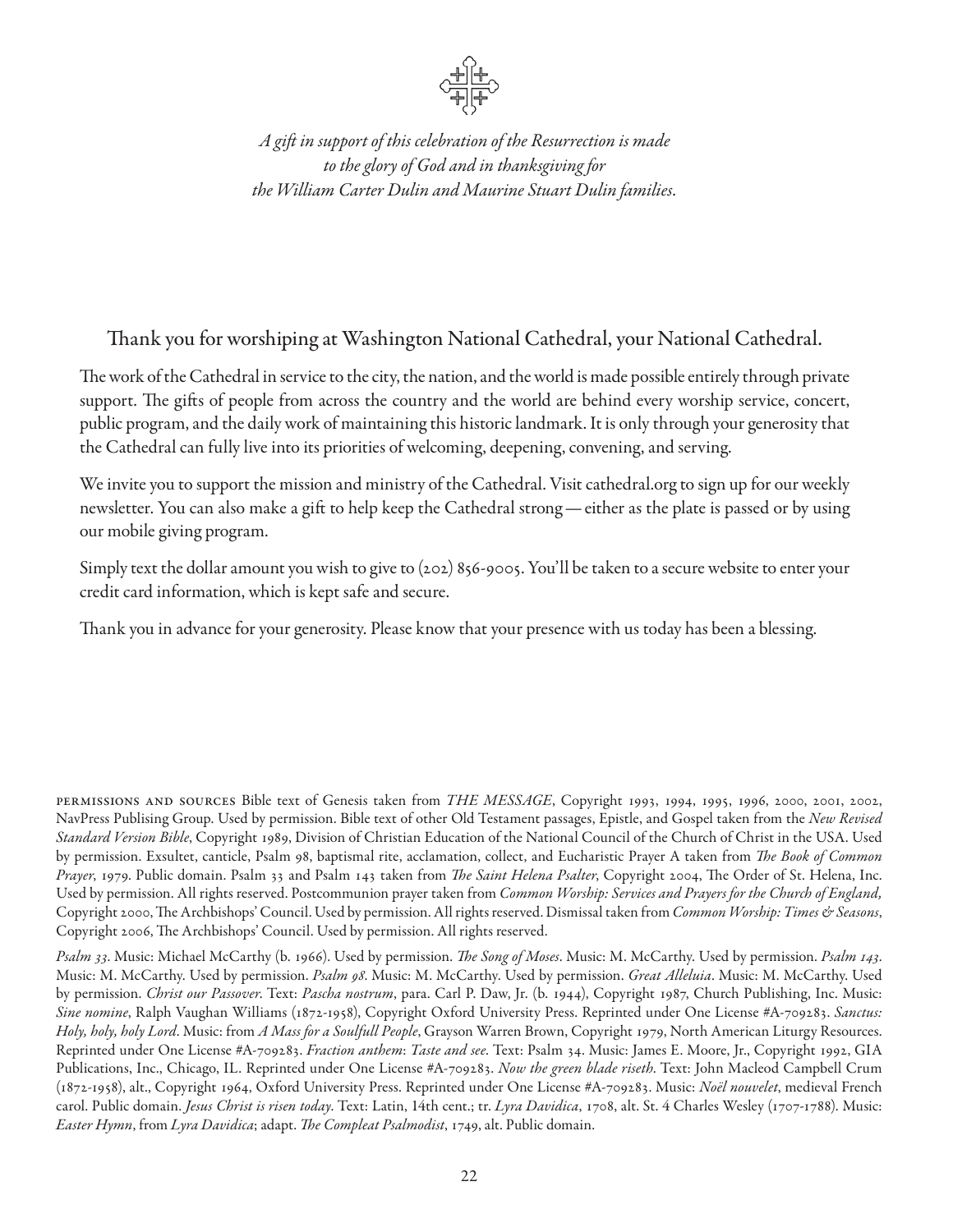![](_page_22_Picture_0.jpeg)

#### service participants

#### **CLERGY**

Presider The Right Reverend Mariann Edgar Budde *Bishop of the Episcopal Diocese of Washington* 

Preacher The Very Reverend Randolph Marshall Hollerith *Dean, Washington National Cathedral* 

Assistant

The Reverend Canon Leonard L. Hamlin, Sr. *Canon Missioner, Washington National Cathedral*

Deacon The Venerable L. Sue von Rautenkranz *Archdeacon, Episcopal Diocese of Washington*

Assisting Clergy

The Reverend Canon Jan Naylor Cope, *Provost* The Reverend Canon Dana Colley Corsello, *Canon Vicar* The Reverend Canon Kelly Brown Douglas, *Canon Theologian* The Reverend Canon Rosemarie Logan Duncan, *Canon for Worship*

#### **READERS**

Lucinda D. Conger Michelle Kannan Paula B. Mays Ken Myrie Daniel Weatherholt

#### musicians

Canon Michael McCarthy, *Director of Music* George H. Fergus, *Associate Director of Music & Assistant Organist* Erik Wm. Suter, *Guest Organist*  The Cathedral Singers

*Washington Symphonic Brass* Chandra Cervantes, *horn*  David Constantine, *timpani*  Peter Ellefson, *trombone*  Michael Mergan, *trumpet* Phil Snedecor, *trumpet* Edward Vinson, *tuba*

*The Cathedral Band* The Reverend Andrew K. Barnett, *piano* Michael Bowie, *bass* Imani-Grace Cooper, *vocals* Marshall Keys, *saxophone* David Lonkevich, *flute*  Mark Prince, *drums*